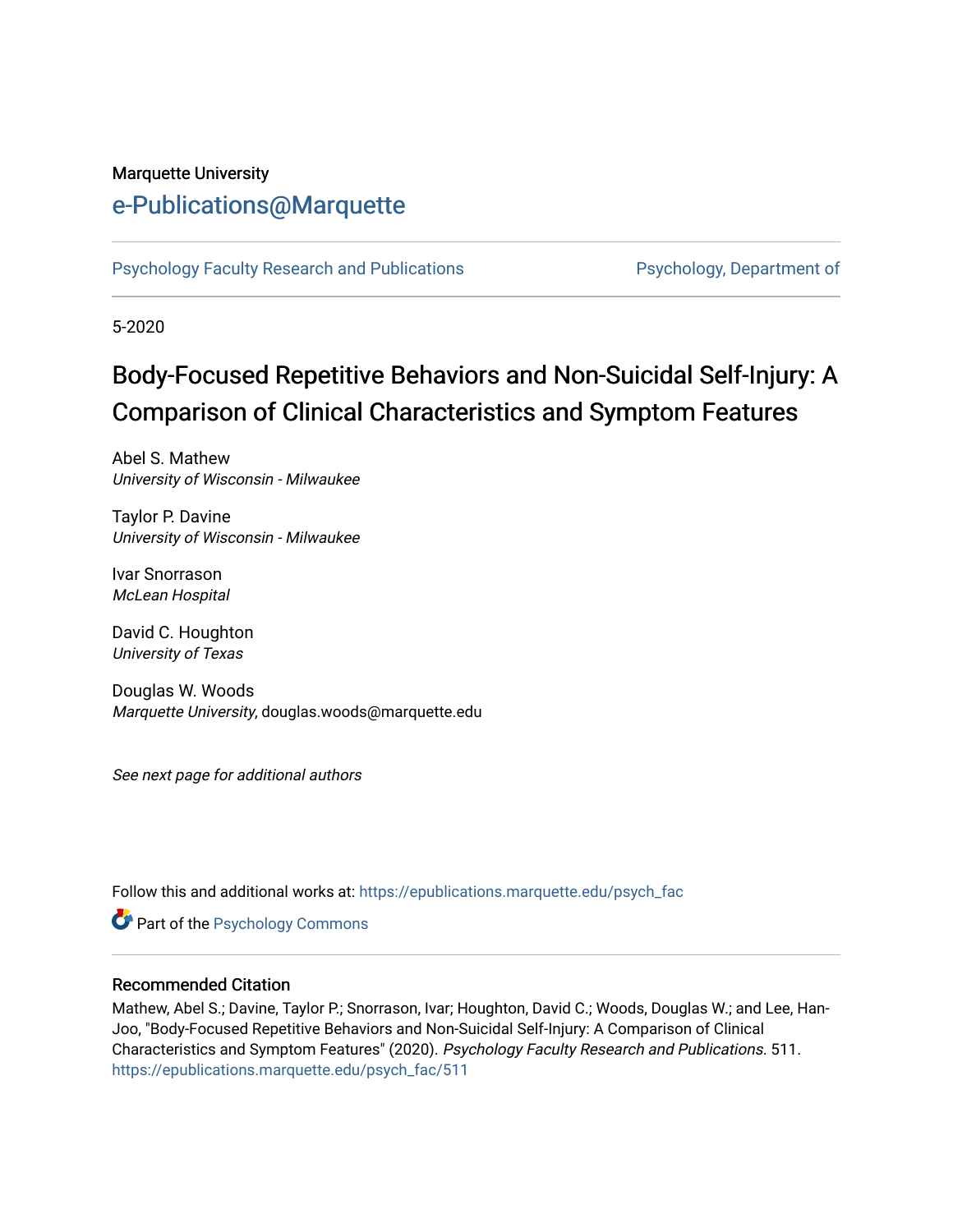## Authors

Abel S. Mathew, Taylor P. Davine, Ivar Snorrason, David C. Houghton, Douglas W. Woods, and Han-Joo Lee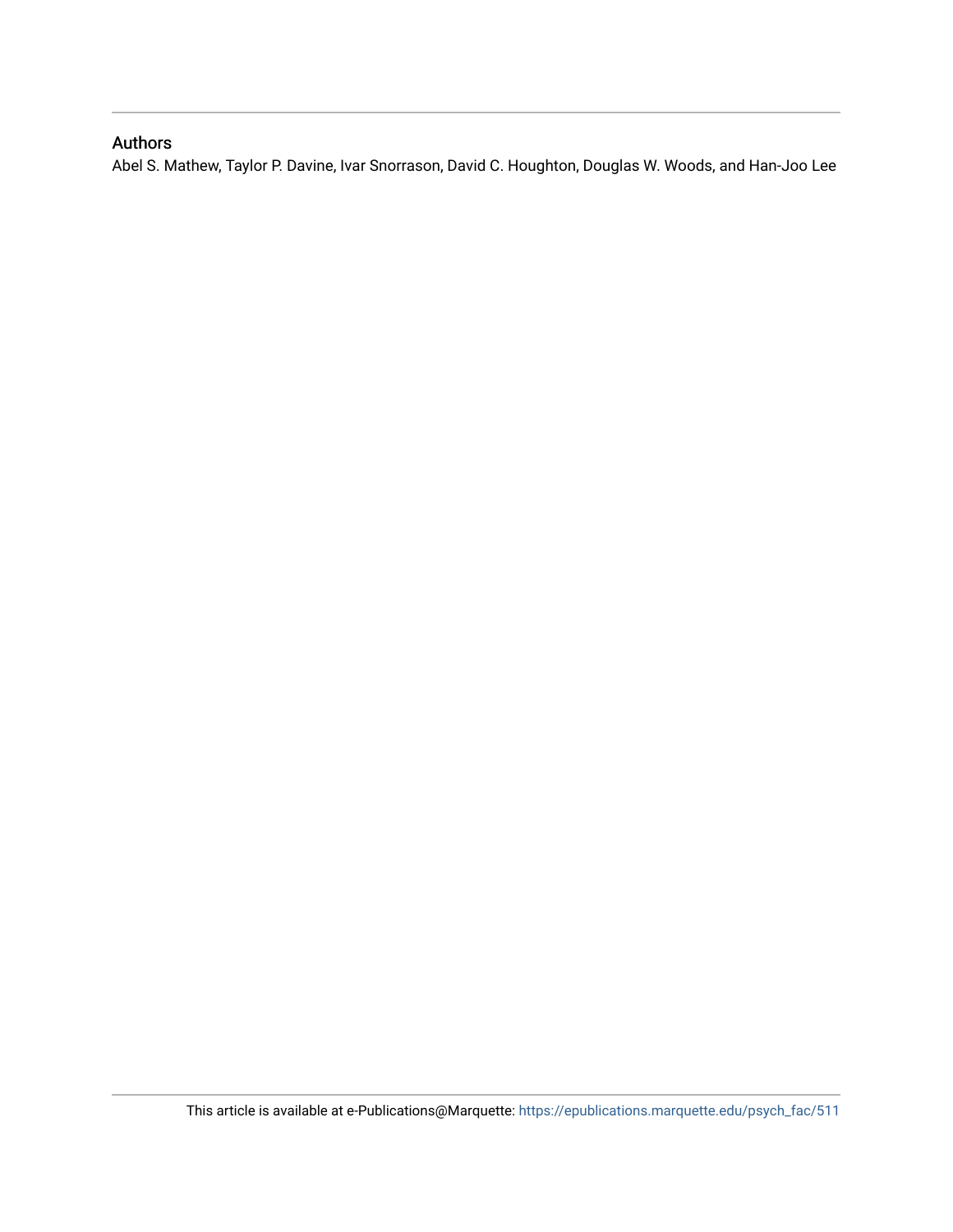**Marquette University**

# **e-Publications@Marquette**

# *Psychology Faculty Research and Publications/College of Arts and Sciences*

*This paper is NOT THE PUBLISHED VERSION***.**  Access the published version via the link in the citation below.

*Journal of Psychiatric Research*, Vol. 124 (May 2020): 115-122. [DOI.](https://doi.org/10.1016/j.jpsychires.2020.02.020) This article is © Elsevier and permission has been granted for this version to appear in [e-Publications@Marquette.](http://epublications.marquette.edu/) Elsevier does not grant permission for this article to be further copied/distributed or hosted elsewhere without express permission from Elsevier.

# Body-Focused Repetitive Behaviors and Non-Suicidal Self-Injury: A Comparison of Clinical Characteristics and Symptom Features

Abel S. Mathew Department of Psychology, University of Wisconsin-Milwaukee, WI Taylor P. Davine Department of Psychology, University of Wisconsin-Milwaukee, WI Ivar Snorrason Department of Psychiatry, McLean Hospital David C. Houghton Department of Psychiatry & Behavioral Sciences, University of Texas Medical Branch, USA Douglas W. Woods Department of Psychology, Marquette University, WI Han-Joo Lee Department of Psychology, University of Wisconsin-Milwaukee, WI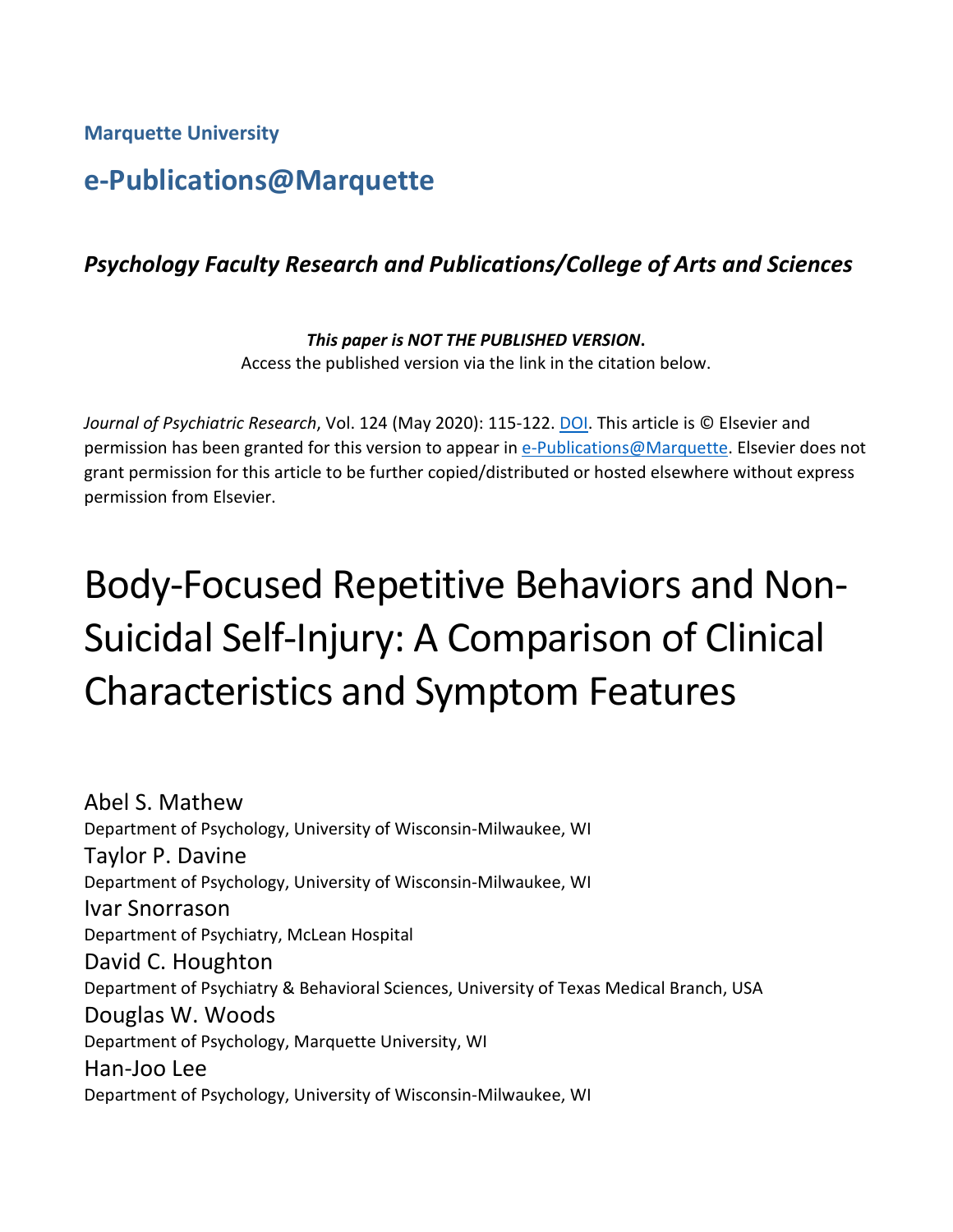# **Highlights**

- •There are debates on classification of BFRBs and non-suicidal self-injury (NSSI).
- •There is a paucity of research that directly compared BFRBs and NSSI.
- •We examined clinical features of BFRBs and NSSI from a large sample (N = 1523).
- •NSSI is performed less automatically with greater awareness than BFRBs.
- •NSSI is performed more for gratifying social-affective needs than BFRBs.

# Abstract

Body-focused repetitive behaviors (BFRBs) and non-suicidal self-injury (NSSI) are recognized as distinct categories in the DSM-5. However, definitions and assessment of NSSI sometimes encompasses behaviors similar to BFRBs, and little data exist about their clinical differences. The current study examined clinical characteristics and symptom features associated with NSSI vs. BFRBs. The current sample included 1523 individuals who endorsed moderate to severe NSSI (*n* = 165) or BFRBs: hair pulling group (*n* = 102), skin picking group (*n* = 216), nail picking group (*n* = 253), nail biting group (*n* = 487), and cheek biting group (*n* = 300). Responders were asked to complete questionnaires on clinical features relevant for BFRBs and NSSI. NSSI and BFRBs had significant differences on several clinical features. Individuals in the NSSI group were more likely than individuals with BFRBs to report engaging in the behavior for social-affective reasons (i.e., to get out of doing something, or receive attention from others). Individuals in the NSSI group were also more likely to engage in the behavior to regulate tension and feelings of emptiness, and to experience relief during the act. In contrast, individuals in the BFRB groups were more likely to engage in the behavior automatically without reflective awareness, to reduce boredom, or to fix appearance. The NSSI group obtained significantly higher scores on questionnaires assessing stress, anxiety, depression, and harm avoidance. Overall, the results showed several notable differences between NSSI and BFRBs that are consistent with clinical literature and definitions of these problems in the DSM-5.

# 1. Body-focused repetitive behaviors (BFRBs)

Body-focused repetitive behaviors (BFRBs) are a group of conditions including, but not limited to, trichotillomania (TTM; hair pulling), excoriation (SPD; skin picking), nail biting, and cheek biting. Occasional engagement in mild BFRBs is common (Houghton et al., 2018) and rates of individuals with clinical levels of BFRBs are approximately 0.9–4.4% (Grant et al., 2005; Müller et al., 2011). Moderate to severe BFRBs can result in detrimental consequences such as bald spots, sores, wounds, infections at affected areas, experiences of shame, and psychosocial impairment (Wetterneck et al., 2006).

BFRBs are often characterized by (a) feelings of tension, anxiety or boredom before committing the behavior, (b) gratification or relief while engaging in the behavior, and (c) ensuing feelings of remorse or guilt (Diefenbach et al., 2008; Wilhelm et al., 1999). Although the etiology of BFRBs is unclear, research suggests that reduced impulse control and difficulty in emotion regulation may play a role in these behaviors (Diefenbach et al., 2008; Roberts et al., 2013; Shusterman et al., 2009). Given the compulsory characteristics of BFRBs, they are classified as Obsessive-Compulsive and Related Disorders (OCRD) in the DSM-5 (APA, 2013, p. 236).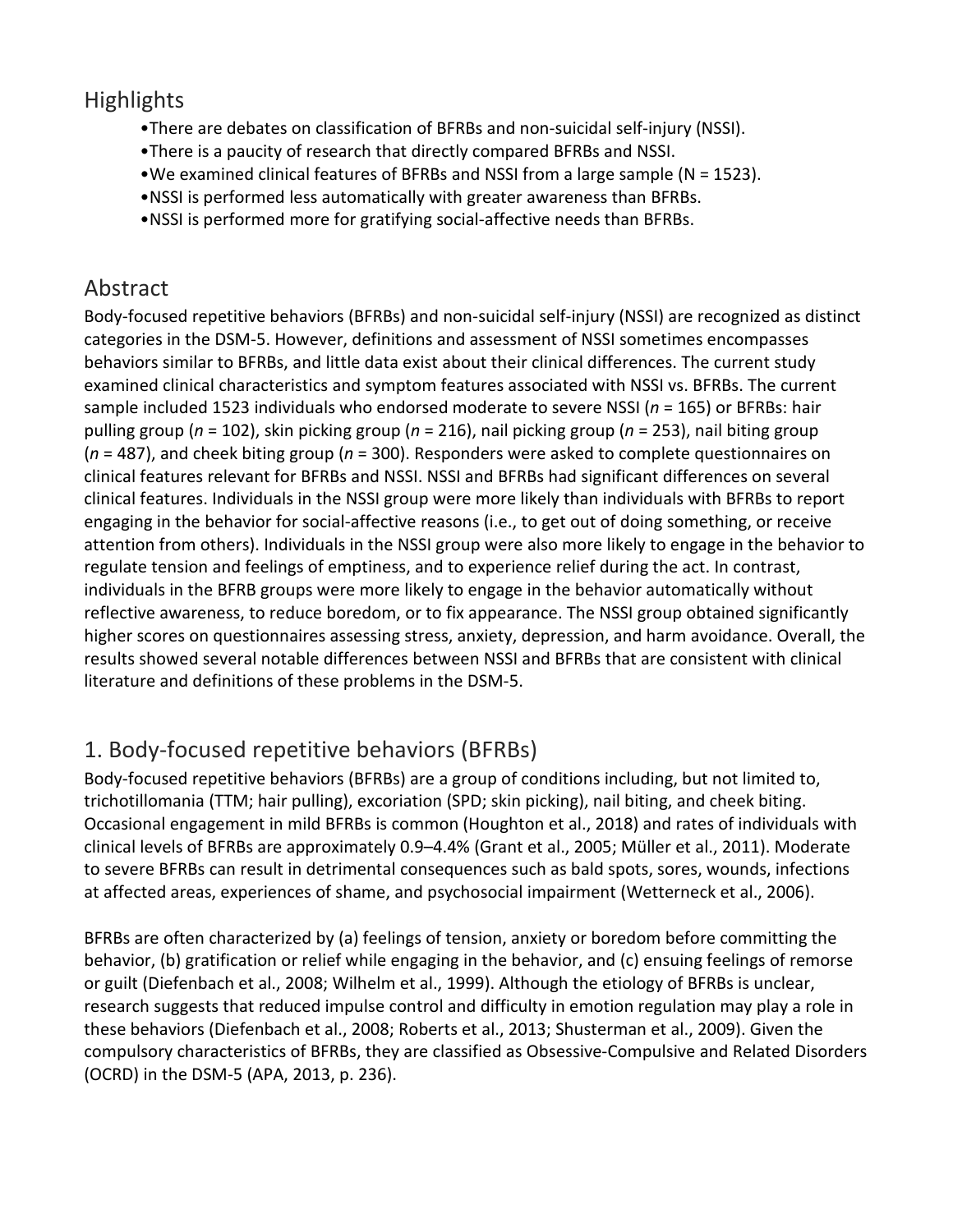# 2. Non-suicidal self-injury (NSSI)

Non-Suicidal Self Injury (NSSI) involves inflicting damage to one's own body *without suicidal intent*, such as cutting and burning oneself (Nock and Prinstein, 2004; Wilkinson et al., 2011). Currently, the behavior is listed as "conditions for further study" in the DSM-5 (APA, 2013, p. 803). A recent metaanalysis (Swannell et al., 2014) showed that the prevalence of NSSI is 17.2% among adolescents, 13.4% among young adults, and 5.5% among adults (Swannell et al., 2014). Women are more likely to engage in NSSI and prefer certain types of behavior, such as cutting, compared to men (Bresin and Schoenleber, 2015; Favazza and Conterio, 1989; Moran et al., 2012; Nock and Prinstein, 2004).). Studies (Burke et al., 2015; Klonsky et al., 2015) show that NSSI can serve both (1) intrapersonal functions (e.g., affect regulation, anti-dissociation) and (2) social functions (e.g., interpersonal influence, peer bonding).

# 3. Controversy of OCRD classification for NSSI and BFRBs

Some researchers have adopted a broad definition of NSSI that includes skin picking, hair pulling, and other BFRBs (Favazza, 1998; McKay and Andover, 2012; Neziroglu and Mancebo, 2001; Kimbrel et al., 2014). However, these conditions are also considered to be distinct from NSSI in their clinical features, as reflected in the DSM-5. For example, SPD, TTM, and other BFRBs are not diagnosed if the behavior is better explained by NSSI. Additionally, the proposed criteria for NSSI list SPD and TTM as differential diagnoses.

# 4. Clinical features of BFRBs vs. NSSI

Research suggests that NSSI and BFRBs may have important differences in symptom presentations and clinical characteristics (Nock and Prinstein, 2004; Twohig and Woods, 2001; Wilhelm et al., 1999). First, those who engage in BFRBs often report a low level of awareness while engaging in the behavior, which may not be common in NSSI (Christenson and Mackenzie, 1994; Flessner et al., 2008a; Pacan et al., 2014; Walther et al., 2009), yet no study has compared awareness/automaticity between BFRBs and NSSI. Second, both NSSI and BFRBs occur in various emotional contexts, including boredom, intense distress, and anxiety (Teng et al., 2004; Nederkoorn et al., 2016). However, BFRBs may be more related to mundanely experienced negative emotions (e.g., daily stress, boredom, and anxiety); whereas NSSI is related to more intense and acutely distressing emotions (e.g., despair, crisis, intense feelings of emptiness). Nonetheless, research has yet to empirically determine specific and unique emotional antecedents differentiating BFRBs and NSSI.

Third, NSSI typically peaks in adolescence and declines by early adulthood (Hjelmeland and Groholt, 2005; Moran et al., 2012), while BFRBs tend to be chronic habits that persist for decades (du Toit et al., 2001; Grant and Odlaug, 2009). Neuropsychological studies have also shown that poor decision-making in adolescents with NSSI tends to improve in adulthood (Oldershaw et al., 2008). Deliberto and Nock (2008) found that individuals reported stopping their self-harm behavior for social reasons (e.g., shame, unwanted attention, upsetting family and friends), as well as understanding that it is an unhealthy and dangerous behavior. In contrast, while individuals with BFRBs reported similar social concerns, they are often unable to stop the behavior (Grant and Stein, 2014). However, the literature also suggests that addictive patterns of behavior play a significant role in NSSI (Guérin-Marion et al., 2018). Individuals who self-reported a more addictive pattern of NSSI were found to show increased frequency of the behavior, more extensive and serious self-injurious behavior, and a greater duration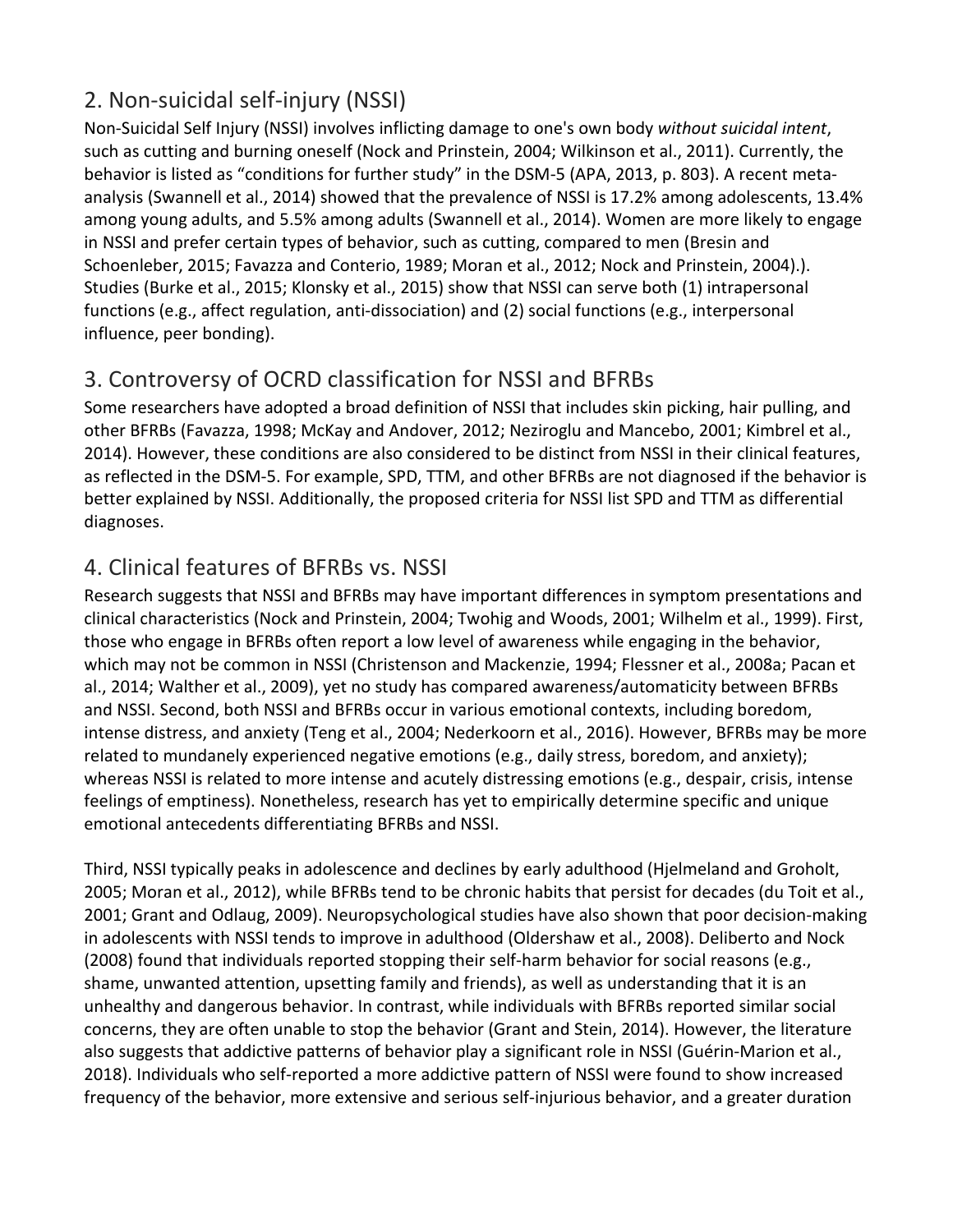of urges. Thus, it is important to further examine the addictive/compulsive pattern of BFRBs/NSSI across time.

Taken together, existing data and clinical observations have led to discussions of clinical similarities and differences between BFRBs and NSSI; however, there is a paucity of empirical data that directly compares their similarities and differences. There is debate as to whether NSSI needs to be included in the OCRD category (see Favazza, 1998; McKay and Andover, 2012; Stanley and Cohen, 1999). Thus, a large-scale study comparing BFRBs and NSSI is important for research, diagnosis, and treatment. The current study sought to examine clinical features in BFRBs vs. NSSI in three important domains: behavioral patterns (e.g., performed automatically, in a trance, or to follow a routine), motivational factors (e.g., performed to relieve feelings of emptiness, communicate or get attention, or to avoid aversive situations), and typical consequences (e.g., reducing tension and anxiety, reducing boredom, gaining relief/gratification). We hypothesized that, relative to BFRBs, (1) behavioral patterns of NSSI would be characterized by greater awareness and deliberation, (2) individuals who engage in NSSI would be more motivated by reducing negative emotions and achieving social-affective goals (e.g., getting attention), and (3) consequences of NSSI would be characterized by greater relief and reductions of distress. Additionally, we predicted that individuals with NSSI would be characterized by greater negative affect (depression, anxiety, and stress) than individuals with BFRBs. Further, we explored whether individuals with NSSI and BFRBs would exhibit a different pattern of trait-level motivation in harm avoidance and a sense of incompleteness, which have been highlighted as important cognitive/motivational factors underlying conditions characterized by repetitive and compulsive behavioral problems like OCRDs (Ecker and Gonner, 2008; Summerfield et al., 2004; Taylor et al., 2014).

## 5. Method

## 5.1. Participants

Participants recruited for the current study were 1634 undergraduate psychology students from two mid-sized universities in the United States. Both university institutional review boards approved the study. Participants were recruited from an online research study portal. The study was open to all students enrolled in undergraduate psychology classes. A description of the study was provided on the study portal. Individuals who reported current or past BFRB/NSSI behaviors were eligible to complete the study, and they provided electronic signed informed consent.

All responders completed the following six screening questions: "In your lifetime, have you ever had the habit of excessively (1) pulling out hairs on your body (e.g., from the scalp, eyebrows, eyelashes, legs, pubic region, or anywhere else), (2) picking at your skin, (3) picking at (not biting) your nails, (4) biting your nails, (5) biting, sucking, or chewing the inside your cheeks or lips, or (6) purposely hurting yourself (e.g., by cutting or burning your skin)." The response options included: (1) Never, (2) Sometimes, but not excessively, (3) Yes, currently, and (4) Yes, but not in the past month. Participants who endorsed option 3 or 4 were presented with additional questions regarding various clinical features of the endorsed problem. Given our interest in examining clinical characteristics and other relevant factors of moderate to severe levels of BFRBs and NSSI, we included only participants who reported excessive engagement in the target behavior. Thus, participants who endorsed option 1 or 2 for all BFRB/NSSI problems were excluded from the current study.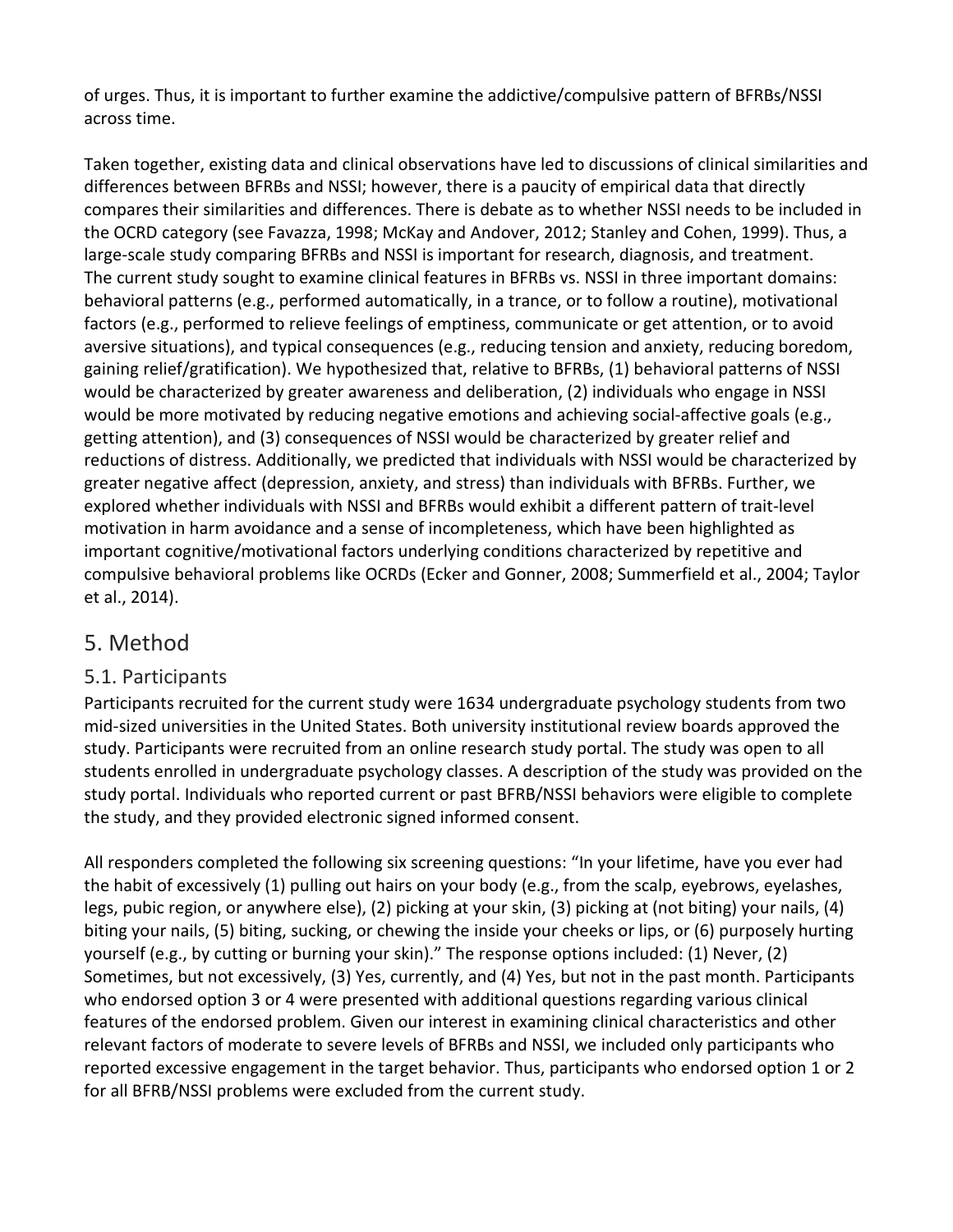The final sample included 1523 individuals (male = 30.3% and female = 69.7%) age 18–54 years (*mean* age = 19.31, *SD* = 2.54). Fourteen percent of the participants were Hispanic/Latino. Racial composition of the sample was as follows: Caucasian/White (72.7%), African American/Black (3.5%), Asian (4.0%), Native American (0.7%), multi-racial (4.1%), and other (0.6%).

## 5.2. Procedures

Following the informed consent procedure, eligible participants underwent questionnaires about demographic information (e.g., sex, age, and race/ethnicity) and various emotional variables, as well as clinical features of BFRBs and NSSI. Among the included participants, we used the following approach to identify their primary problem for the purpose of group classification. First, a severity score was calculated by summing 3-items that assessed (1) damage caused by the behavior (e.g., for hair pulling, "*When the hair pulling problem was the worst (think of a 30 day period), did it cause any hair loss, or thinning*?" 1 = *None* ~ 5 = *Extreme hair loss/thinning*), (2) distress caused by the behavior (e.g., for skin picking, *"When the skin picking problem was the worst, did it cause you any distress?"* 1 = *No distress* ~ 5 = *Extreme distress*), and (3) functional impairment caused by the behavior (e.g., for selfinjury *"When the self-harming problem was the worst, did it impair your functioning in any way?" 1* = *No interference/impairment ~5* = *Extreme interference/impairment*)*,* based on a 1–5 point scale. Thus, severity scores ranged from 3 to 15, with higher scores indicating greater severity. Then, group classification was assigned based on the behavior with the highest severity score. Participants whose highest scores were the same for more than one category were assigned to the 'tie' group. The final groups included hair pulling (n = 102; severity score =  $5.34$  [SD =  $2.48$ ]), skin picking (n =  $216$ ; severity score = 6.06, [SD = 2.19]), nail picking (n = 253; severity score = 5.63, [SD = 1.97]), nail biting (n = 487; severity score = 5.65,  $[SD = 2.03]$ , cheek biting (n = 300; severity score = 5.41,  $[SD = 1.93]$ ), and NSSI  $(n = 165;$  severity score = 8.30,  $[SD = 2.57]$ . There were 111 individuals in the 'tie' category, and their data were excluded from the analyses for the sake of ensuring the clarity of our findings in group comparisons and minimizing the impact of co-occurring BFRBs/NSSI on their clinical features.

## 5.3. Measures

## *BFRBs and NSSI.*

An 11-item questionnaire was developed to assess features of BFRBs and NSSI for the current study. The questionnaire assesses the extent to which an individual engages in the target behavior, and factors associated with the behavior. Three primary domains were assessed in this study: behavioral pattern, motivation, and consequences. *Behavioral pattern* consists of three items that evaluate the extent to which BFRBs/NSSI are completed (1) automatically without awareness, (2) while in a trancelike state, and/or (3) to follow a routine. *Motivation* consists of five items that assess the reasons why individuals engage in BFRBs/NSSI, including to (1) feel something (e.g., relieve feelings of emptiness), (2) communicate/get attention, (3) get away from something/someone, (4) fix appearance, and (5) achieve a "just right" feeling. *Consequence* consists of three items that address the perceived outcomes of BFRBs/NSSI, including (1) reduction in tension/anxiety, (2) reduction in boredom, and (3) relief/gratification. Internal consistency for the 11-items of the BFRB/NSSI questionnaire (see Table 1) was excellent ( $\alpha$  = 0.94).

Table 1. Eleven items of clinical features in BFRB/NSSI questionnaires.

| <b>Behavioral Pattern</b>             |
|---------------------------------------|
| Did the behavior occur automatically? |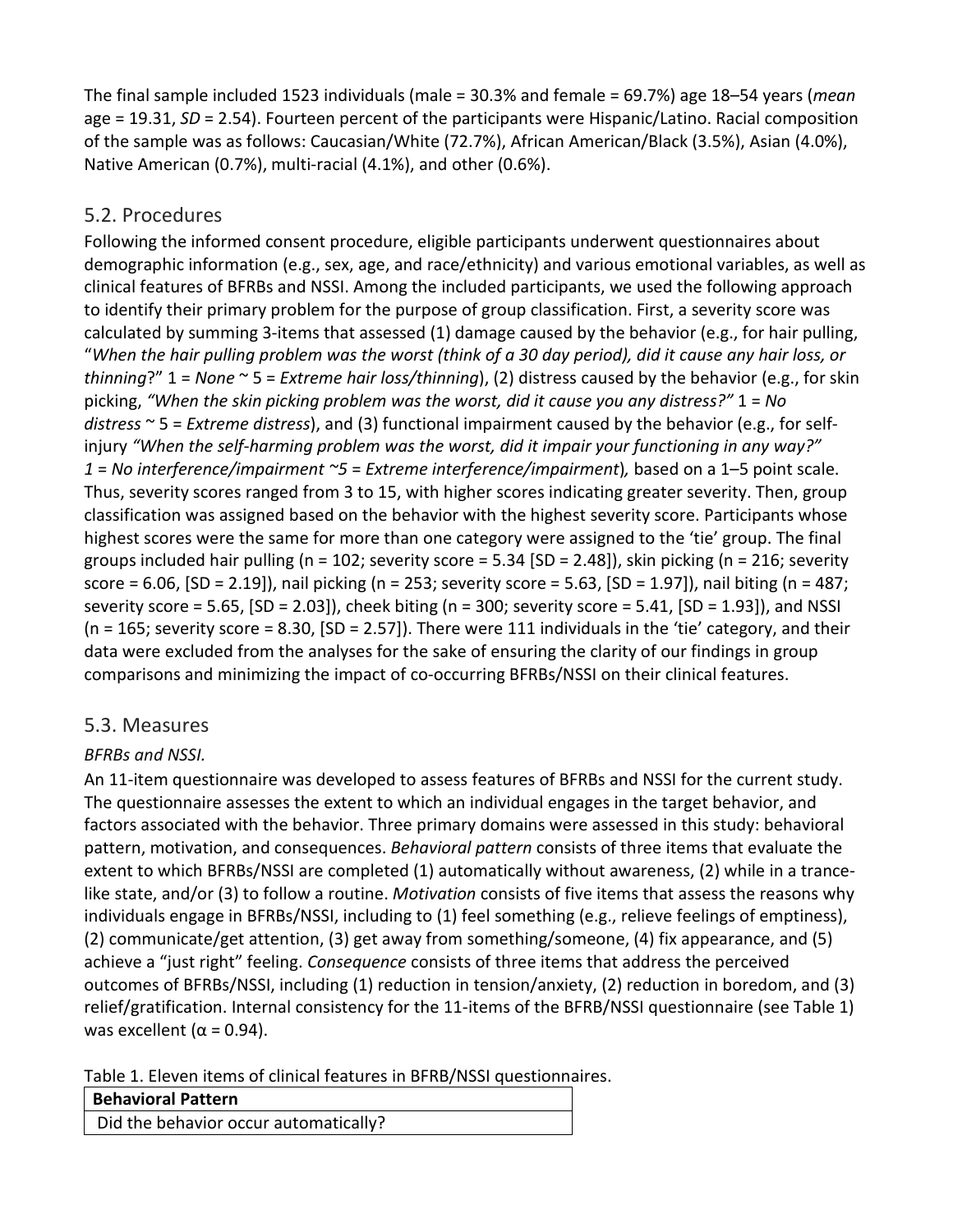| Did the behavior occur in a trance-like state?                |  |  |  |  |  |  |  |  |
|---------------------------------------------------------------|--|--|--|--|--|--|--|--|
| Was the behavior performed as part of a routine/ritual?       |  |  |  |  |  |  |  |  |
| <b>Motivation</b>                                             |  |  |  |  |  |  |  |  |
| Was the behavior performed to feel something?                 |  |  |  |  |  |  |  |  |
| Was the behavior performed to get attention?                  |  |  |  |  |  |  |  |  |
| Was the behavior performed to get out of doing things?        |  |  |  |  |  |  |  |  |
| Was the behavior performed to fix your appearance?            |  |  |  |  |  |  |  |  |
| Was the behavior performed to achieve a "just right" feeling? |  |  |  |  |  |  |  |  |
| <b>Consequences</b>                                           |  |  |  |  |  |  |  |  |
| Did the behavior reduce tension/anxiety?                      |  |  |  |  |  |  |  |  |
| Did the behavior reduce boredom?                              |  |  |  |  |  |  |  |  |
| Did the behavior provide relief or gratification?             |  |  |  |  |  |  |  |  |

*Note*. These 11 items were assessed using the following 5-point scale: 1 = Never or Almost Never (0– 10%); 2 = A little of the time (11–35%); 3 = Some of the time (30–70%); 4 = Most of the time (71–89%); 5 = All of the time (90–100%).

## *Depression, Anxiety, and Stress Scales (DASS;*

Lovibond and Lovibond, 1995**).** The DASS-21 is a 21-item measure of emotional distress (depression, anxiety, and stress). Responses are anchored on a 4-point Likert-type scale with higher scores indicating greater emotional distress. The DASS-21 showed strong psychometric properties across subfactors, depression ( $\alpha$  = 0.94), anxiety ( $\alpha$  = 0.87), and stress ( $\alpha$  = 0.91) among clinical and nonclinical samples (Antony et al., 1998). In the current sample, reliability was excellent for the total score ( $\alpha$  = 0.95) and depression ( $\alpha$  = 0.92), and good for the anxiety ( $\alpha$  = 0.86) and stress ( $\alpha$  = 0.88) scales.

## *Obsessive-Compulsive Trait Core Dimensions Questionnaire (OC-TCDQ;*

Summerfeldt et al., 2014**).** The OC-TCDQ is a 20-item measure that assesses harm avoidance (HA) and incompleteness (INC). Each item is rated from 0 (never) to 4 (always). Summerfeldt et al. (2014) reported that confirmatory factor analysis supported a two-factor structure (HA and INC). The reliability of the two factors was excellent among the clinical sample for HA ( $\alpha$  = 0.92) and INC ( $\alpha$  = 0.91), and good among the nonclinical sample for HA ( $\alpha$  = 0.89) and INC ( $\alpha$  = 0.88). There was good convergent validity with other OC-symptom measures. The internal consistency of the OC-TCDQ in the current sample was excellent for HA ( $\alpha$  = 0.93) and INC ( $\alpha$  = 0.93).

## 6. Results

To test clinical similarities and differences between BFRBs and NSSI, a series of one-way ANOVAs were conducted to examine group differences between BFRBs and NSSI on each of the clinical characteristics of interest. Bonferroni correction was used to control for Type I error inflation in multiple comparisons (.05/11) with statistical significance at *p* = .004. Following up on a significant F-test result, we conducted Bonferroni post-hoc comparisons to identify the location of group differences.

## 6.1. Clinical characteristics

A chi-square test for gender by condition was statistically significant ( $\chi^2$  = 32.11, p <. 001) (Table 2). Overall, the percentage of females appeared to be higher in the NSSI group (= 84.9% females, 15.1% males) than the average of the entire sample (= 69.7% females, 30.3% males). On average, the BFRB categories together included 68.5% of females and 31.5% of males. This pattern of gender distribution is largely consistent with the literature (Bresin and Schoenleber, 2015; Favazza and Conterio, 1989;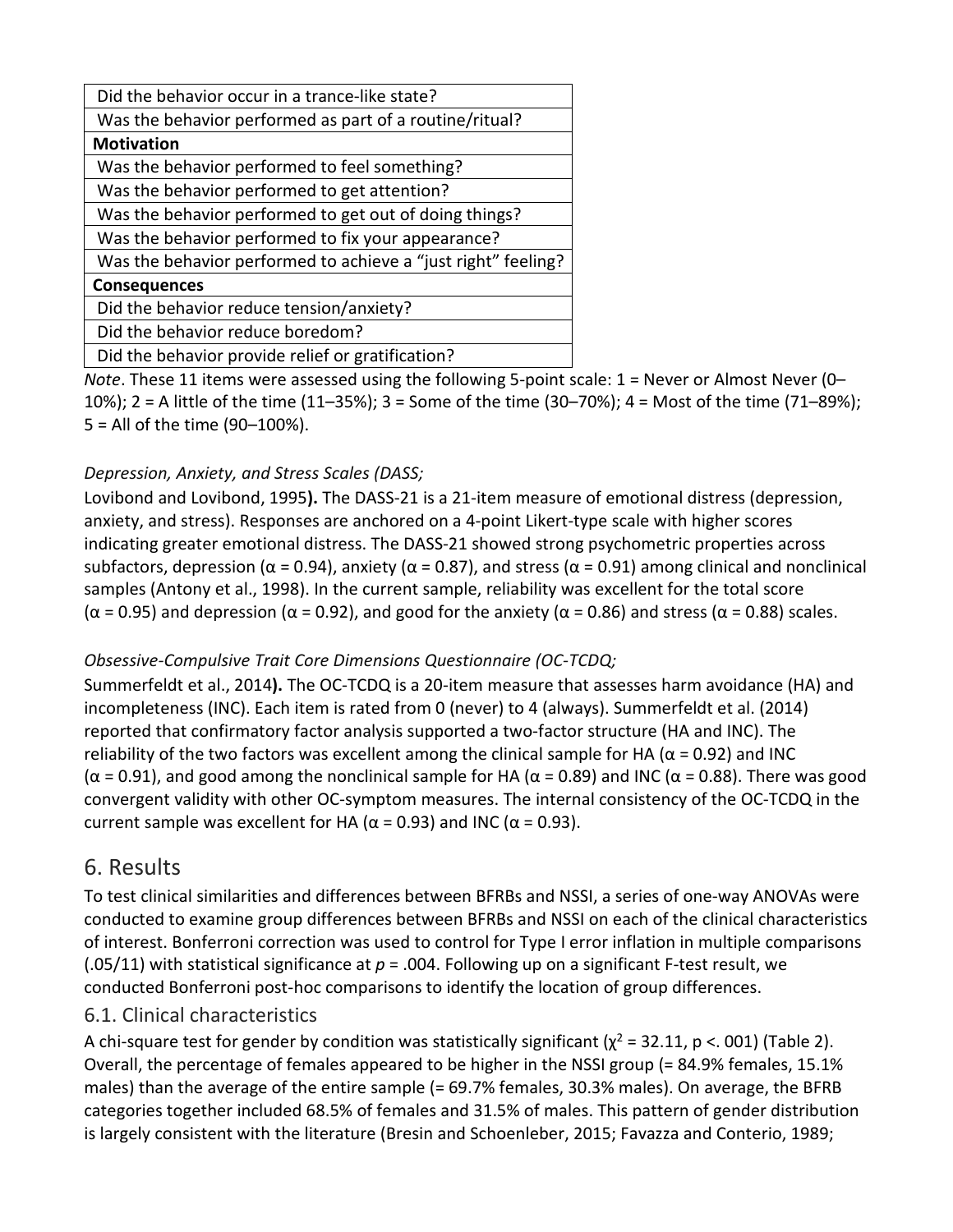Moran et al., 2012; Nock and Prinstein, 2004, APA, 2013). Participants were placed in specific categories based on the primary problem endorsed. Table 3 shows the total number of individuals who reported BFRB/NSSI problems. The results reveal that 62% (n = 947) of the individuals reported a single BFRB/NSSI (as the primary problem) with no other co-occurring BFRB/NSSI, 26% (n = 398) had 1 additional BFRB/NSSI, 9% (n = 140) reported 2 additional BFRBs/NSSI, 2% (n = 35) endorsed 3 additional BFRBs/NSSI, 1% (n = 13) had 4 additional BFRBs/NSSI, and less than 1% (n = 2) reported 5 BFRBs/NSSI.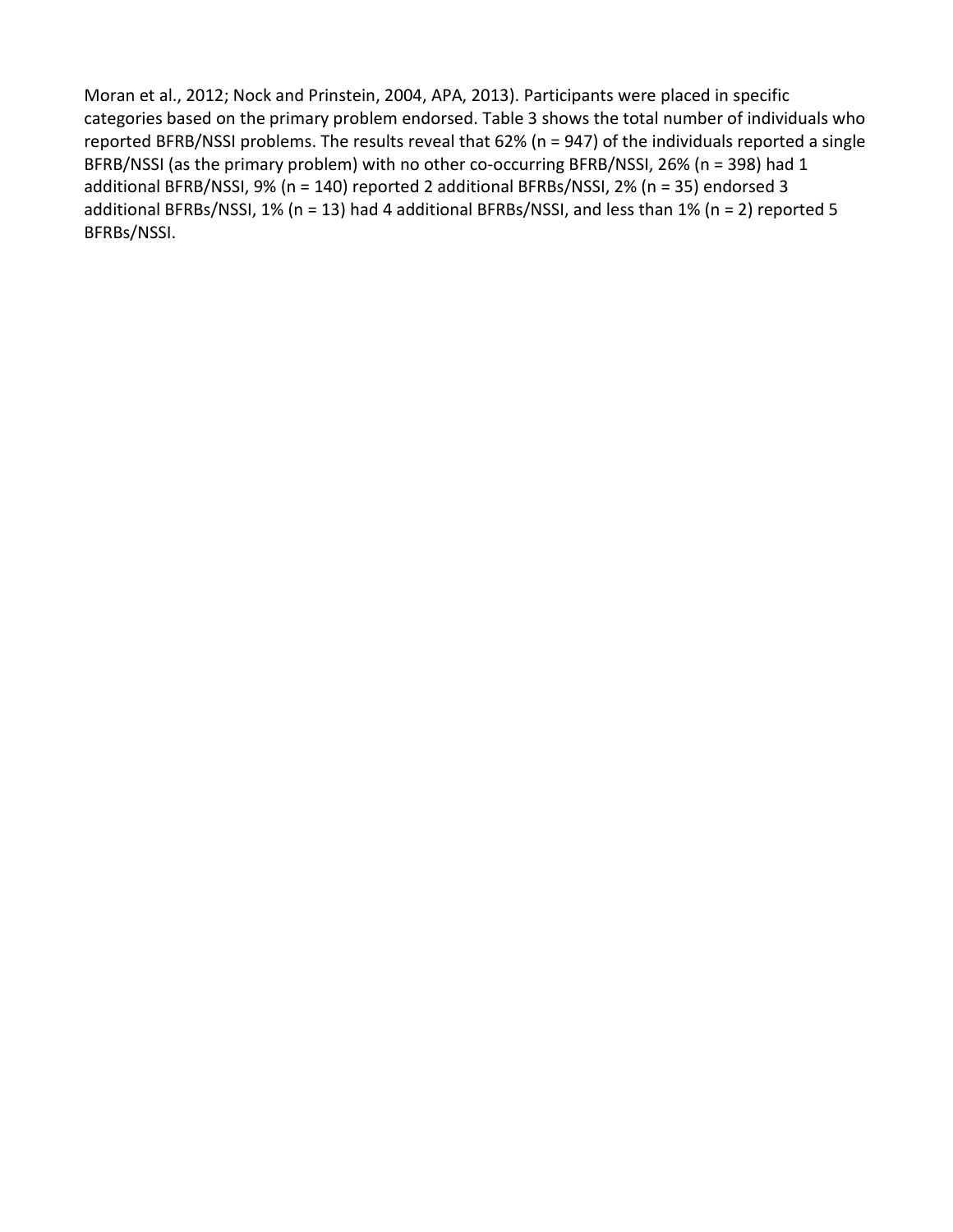|                                    | <b>HP</b>   |           | <b>SP</b> |           | <b>NP</b>   |           | <b>NB</b>   |           | CB          |           | <b>NSSI</b> |           |
|------------------------------------|-------------|-----------|-----------|-----------|-------------|-----------|-------------|-----------|-------------|-----------|-------------|-----------|
|                                    | <b>Mean</b> | <b>SD</b> | Mean      | <b>SD</b> | <b>Mean</b> | <b>SD</b> | <b>Mean</b> | <b>SD</b> | <b>Mean</b> | <b>SD</b> | <b>Mean</b> | <b>SD</b> |
| <b>BFRB/NSSI Questionnaire</b>     |             |           |           |           |             |           |             |           |             |           |             |           |
| Performed automatically            | 3.31        | 1.36      | 3.25      | 1.21      | 3.49        | 1.18      | 3.70        | 1.07      | 3.75        | 1.15      | 1.66        | 1.03      |
| Performed while in a trance        | 2.71        | 1.32      | 2.41      | 1.25      | 2.43        | 1.20      | 2.49        | 1.25      | 2.47        | 1.29      | 2.38        | 1.39      |
| Performed as a routine/ritual      | 1.54        | 1.02      | 1.50      | 0.96      | 1.28        | 0.69      | 1.21        | 0.63      | 1.25        | 0.72      | 1.82        | 1.29      |
| Performed to feel something        | 1.81        | 1.18      | 1.45      | 0.86      | 1.38        | 0.80      | 1.36        | 0.83      | 1.50        | 1.01      | 3.93        | 1.10      |
| Performed to get attention         | 1.32        | 0.83      | 1.10      | 0.43      | 1.20        | 0.63      | 1.11        | 0.42      | 1.16        | 0.58      | 1.95        | 1.23      |
| Performed to 'get away'            | 1.39        | 0.86      | 1.20      | 0.64      | 1.22        | 0.63      | 1.16        | 0.55      | 1.15        | 0.60      | 1.44        | 0.95      |
| Performed to fix appearance        | 2.31        | 1.48      | 2.56      | 1.50      | 1.70        | 1.09      | 1.44        | 0.83      | 1.29        | 0.75      | 1.35        | 0.91      |
| Performed for 'just right' feeling | 1.95        | 1.18      | 1.79      | 1.22      | 1.61        | 1.04      | 1.61        | 1.05      | 1.58        | 0.98      | 2.55        | 1.51      |
| Reduced tension                    | 2.38        | 1.14      | 2.18      | 1.20      | 2.33        | 1.15      | 2.53        | 1.19      | 2.58        | 1.22      | 3.70        | 1.17      |
| Reduced boredom                    | 2.96        | 1.28      | 2.84      | 1.30      | 2.87        | 1.15      | 2.95        | 1.16      | 2.68        | 1.22      | 1.79        | 1.17      |
| Provided gratification/relief      | 2.57        | 1.33      | 2.42      | 1.24      | 2.15        | 1.13      | 2.18        | 1.19      | 2.25        | 1.26      | 3.70        | 1.15      |
| <b>OCTCDQ</b>                      |             |           |           |           |             |           |             |           |             |           |             |           |
| Harm Avoidance                     | 20.97       | 8.11      | 23.14     | 9.16      | 21.48       | 8.99      | 21.94       | 9.07      | 22.59       | 9.22      | 26.09       | 9.92      |
| Incompleteness                     | 24.64       | 9.25      | 25.80     | 9.59      | 23.78       | 9.39      | 24.28       | 9.53      | 24.77       | 9.85      | 27.22       | 9.89      |
| <b>DASS</b>                        |             |           |           |           |             |           |             |           |             |           |             |           |
| <b>Stress</b>                      | 26.88       | 9.55      | 27.06     | 9.02      | 25.11       | 9.16      | 24.89       | 9.04      | 26.91       | 9.64      | 33.37       | 11.03     |
| Anxiety                            | 22.14       | 9.25      | 21.38     | 8.01      | 20.68       | 7.94      | 20.08       | 7.18      | 21.50       | 8.18      | 27.35       | 11.16     |
| Depression                         | 23.80       | 9.96      | 22.99     | 8.10      | 22.58       | 8.91      | 21.73       | 8.64      | 23.73       | 10.30     | 31.88       | 12.73     |
| Total                              | 72.82       | 26.31     | 71.42     | 23.84     | 68.37       | 23.85     | 66.70       | 22.40     | 72.06       | 25.61     | 92.60       | 31.74     |
| Age and Duration                   |             |           |           |           |             |           |             |           |             |           |             |           |
| Age of Onset                       | 13.57       | 4.23      | 12.77     | 4.29      | 11.14       | 4.44      | 9.76        | 3.61      | 13.11       | 4.21      | 14.36       | 2.76      |
| <b>Duration of Symptoms</b>        | 3.27        | 3.40      | 5.82      | 4.52      | 6.73        | 4.12      | 7.65        | 4.40      | 5.24        | 3.97      | 3.40        | 2.87      |
| % Symptom Free                     | 45%         |           | 30%       |           | 37%         |           | 44%         |           | 29%         |           | 78%         |           |
| % Male                             | 32%         |           | 26%       |           | 37%         |           | 35%         |           | 28%         |           | 31%         |           |
| % Female                           | 68%         |           | 74%       |           | 63%         |           | 65%         |           | 72%         |           | 69%         |           |

Table 2. Means and SDs of phenomenological measures of BFRBS and NSSI.

Note. HP = hair pulling, SP = skin picking, NP = nail picking, NB = nail biting, CB = cheek biting, NSSI = non-suicidal self-injury.

Table 3. The number of co-occurring BFRBs/NSSI per group.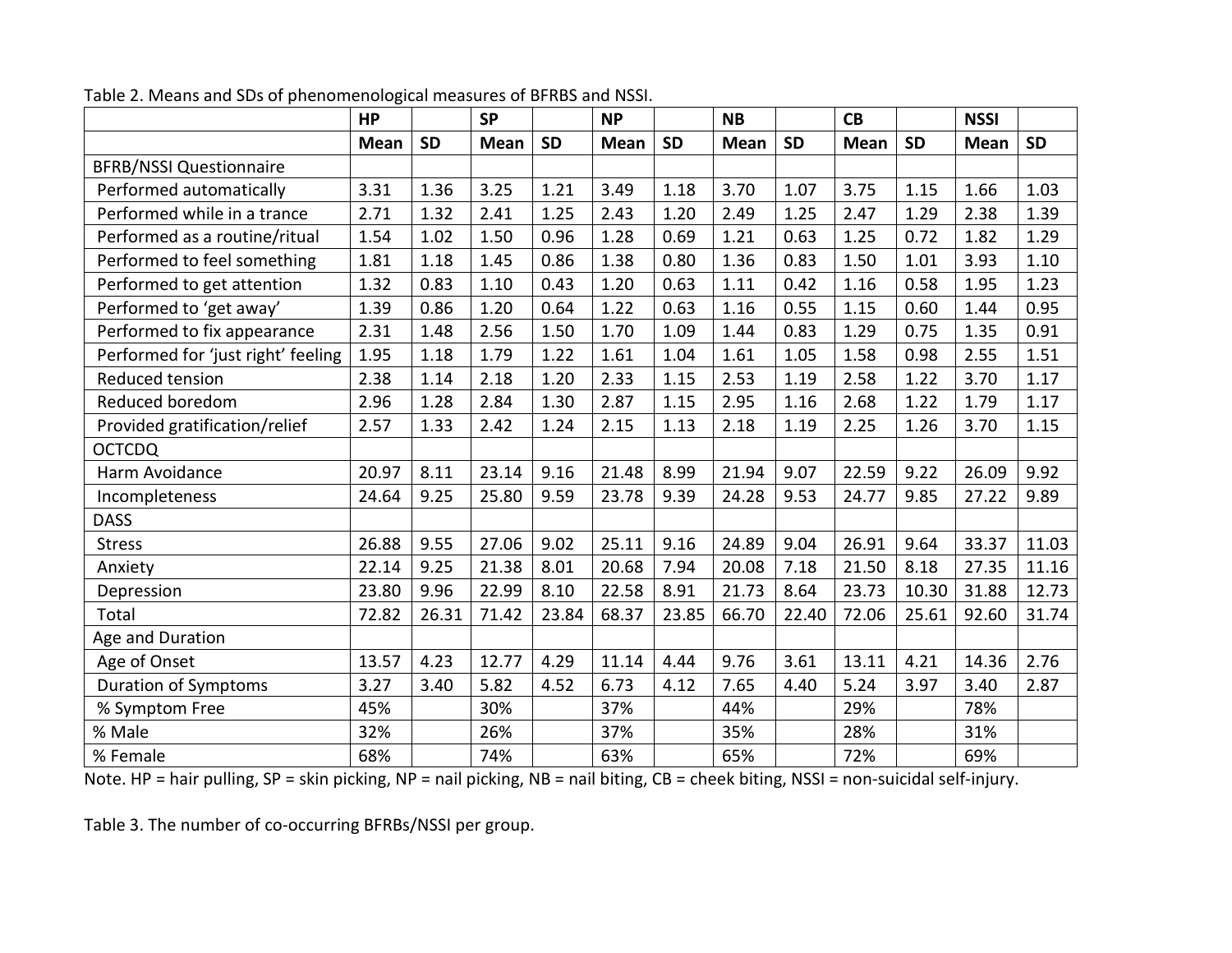| Primary     | <b>No</b>  |       |            |       |            |       |            |      |            |      |            |      | <b>Total</b> |
|-------------|------------|-------|------------|-------|------------|-------|------------|------|------------|------|------------|------|--------------|
| Category    | additional |       | additional |       | additional |       | additional |      | additional |      | additional |      |              |
|             | n          | %     | n          | %     | n          | %     | n          | %    | n          | %    | n          | %    | n            |
| HP          | 70         | 67.31 | 24         | 23.08 | 9          | 8.65  |            | 0.96 |            | 0.00 |            | 0.00 | 104          |
| <b>SP</b>   | 136        | 62.39 | 50         | 22.94 | 22         | 10.09 |            | 3.21 |            | 0.92 |            | 0.45 | 218          |
| <b>NP</b>   | 168        | 66.40 | 64         | 25.30 | 16         | 6.32  |            | 1.19 |            | 0.79 |            | 0.00 | 253          |
| <b>NB</b>   | 315        | 64.29 | 130        | 26.53 | 36         | 7.35  | 6          | 1.22 |            | 0.41 |            | 0.20 | 490          |
| CB          | 195        | 65.00 | 70         | 23.33 | 26         | 8.67  |            | 2.33 |            | 0.67 |            | 0.00 | 300          |
| <b>NSSI</b> | 63         | 37.95 | 60         | 36.14 | 29         | 17.47 | 9          | 5.42 |            | 3.01 |            | 0.00 | 166          |
| Total       | 947        | 61.69 | 398        | 25.92 | 140        | 9.10  | 35         | 2.28 | 13         | 0.84 |            | 0.13 | 1535         |

Note. No additional = Having the primary problem with no other co-occurring BFRB/NSSI; 1 additional = Having the primary problem with one additional BFRB/NSSI ~5 additional = Having the primary problem with five additional BFRBs/NSSI.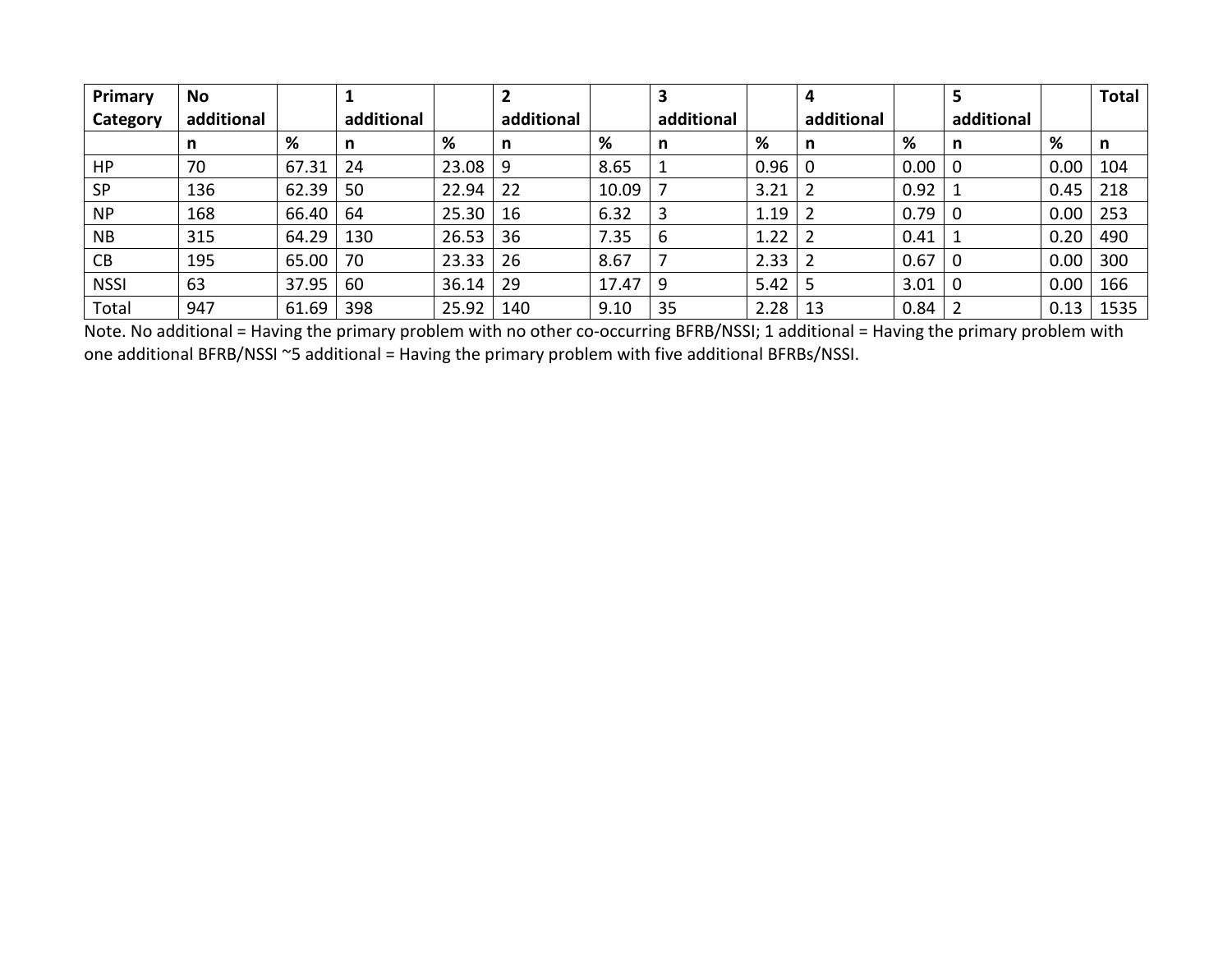#### *Behavioral pattern: Performed automatically without awareness.*

There was a significant group difference in behavioral automaticity, *F*(5, 1517) = 90.22, *p* < .001. The NSSI group (*mean* = 1.66, *SD* = 1.03) reported less automaticity than individuals in the hair pulling group (*mean* = 3.31, *SD* = 1.36), skin picking group (*mean* = 3.25, *SD* = 1.21), nail picking group (*mean* = 3.49, *SD* = 1.18), nail biting group (*mean* = 3.70, *SD* = 1.07), and cheek biting group (*mean* = 3.75, *SD* = 1.15), *ps* < .001.

#### *Behavioral pattern: Performed while in a trance.*

A one-way ANOVA revealed no significant differences between groups, *F*(5, 1517) = 1.03, *p* = .40.

#### *Behavioral pattern: Performed to follow routine before or after behavior.*

There was a significant group difference, *F*(5, 1517) = 16.80, *p* < .001. With the exception of the hair pulling group (p = .11), the NSSI group (*mean* = 1.82, *SD* = 1.29) reported greater routine behaviors than all other BFRB groups, skin picking group (*mean* = 1.50, *SD* = 0.96), nail picking group (*mean* = 1.28, *SD* = 0.69), nail biting group (*mean* = 1.21, *SD* = 0.63), and cheek biting group (*mean* = 1.25, *SD* = 0.72), *ps* < .004.

#### *Motivation: Performed to feel something (i.e, relieve feelings of emptiness).*

There was a significant group difference, *F*(5, 1517) = 216.53, *p* < .001. The NSSI group (*mean* = 3.93, *SD* = 1.10) reported engaging in NSSI more to relieve feelings of emptiness, relative to the hair pulling group (*mean* = 1.18, *SD* = 1.18), skin picking group (*mean* = 1.45, *SD* = 0.86), nail picking group (*mean* = 1.38, *SD* = 0.80), nail biting group (*mean* = 1.36, *SD* = 0.83), and cheek biting group (*mean* = 0.50, *SD* = 1.01), *ps* < .001.

#### *Motivation: Performed to communicate or to get attention.*

There was a significant group difference, *F*(5, 1517) = 46.32, *p* < .001. The NSSI group (*mean* = 1.95, *SD* = 1.23) reported a greater motivation to communicate or seek attention than the hair pulling group (*mean* = 1.32, *SD* = 0.83), skin picking group (*mean* = 1.10, *SD* = 0.43), nail picking group (*mean* = 1.20, *SD* = 0.63), nail biting group (*mean* = 1.11, *SD* = 0.42), and cheek biting group (*mean* = 1.16, *SD* = 0.58), *ps* < .001.

## *Motivation: Performed to get away from something or someone.*

There was a significant group difference, *F*(5, 1517) = 6.65, *p* < .001. The NSSI group (*mean* = 1.44, *SD* = 0.95) reported a greater intention for "getting away from something/someone" than the nail biting group (*mean* = 1.16, *SD* = 0.55) and cheek biting group (*mean* = 1.15, *SD* = 0.60), *ps* < .001, but not the hair pulling group (*mean* = 1.39, *SD* = 0.86), skin picking group (*mean* = 1.20, *SD* = 0.64), and nail picking group (*mean* = 1.22, *SD* = 0.63), *ps* > .004.

## *Motivation: Performed to fix aspect of appearance.*

There was a significant group difference, *F*(5, 1517) = 55.13, *p* < .001. The NSSI group (*mean* = 1.35, *SD* = 0.91) reported less intention for altering appearance, relative to the hair pulling group (*mean* = 2.31, *SD* = 1.48) and skin picking group (*mean* = 2.56, *SD* = 1.50), *ps* < .001, but not the nail picking group (*mean* = 1.70, *SD* = 1.09), nail biting group (*mean* = 1.44, *SD* = 0.83), and cheek biting group (*mean* = 1.29, *SD* = 0.75), *ps* > .004.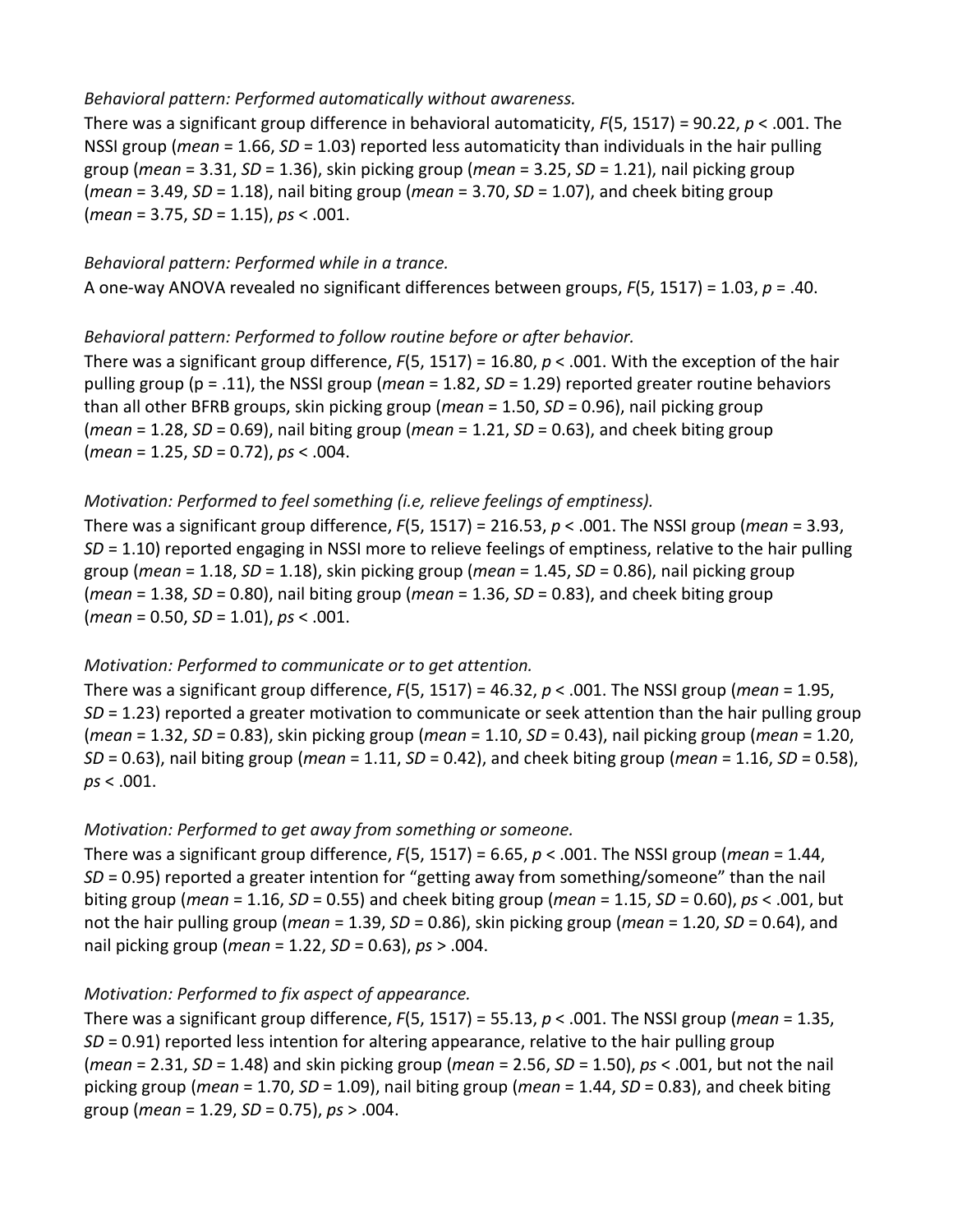### *Motivation: When performing, trying to achieve a "just right" feeling.*

There was a significant group difference, *F*(5, 1517) = 90.22, *p* < .001. The NSSI group (*mean* = 2.55, *SD* = 1.51) had greater intentions to gain a "just right" feeling relative to the hair pulling group (*mean* = 1.95, *SD* = 1.18), skin picking group (*mean* = 1.79, *SD* = 1.22), nail picking group (*mean* = 1.16, *SD* = 1.04), nail biting group (*mean* = 1.61, *SD* = 1.05), and cheek biting group (*mean* = 1.58, *SD* = 0.98), *ps* < .004).

#### *Consequence: Reduction in tension and anxiety.*

There was a significant group difference, *F*(5, 1517) = 37.38, *p* < .001. The NSSI group (*mean* = 3.70, *SD* = 1.17) reported more engagement in NSSI to reduce tension and anxiety than the hair pulling group (*mean* = 2.38, *SD* = 1.14), skin picking group (*mean* = 2.18, *SD* = 1.20), nail picking group (*mean* - = 2.33, *SD* = 1.19), nail biting group (*mean* = 2.53, *SD* = 1.19), and cheek biting group (*mean* = 2.58, *SD* = 1.22), *ps* < .001.

#### *Consequence: Reduction in boredom.*

There was a significant group difference, *F*(5, 1517) = 25.23, *p* < .001. The NSSI group (*mean* = 1.79, *SD* = 1.17) reported less reduction in boredom than the hair pulling group (*mean* = 2.96, *SD* = 1.28), skin picking group (*mean* = 2.84, *SD* = 1.30), nail picking group (*mean* = 2.87, *SD* = 1.15), nail biting group (*mean* = 2.95, *SD* = 1.16), and cheek biting group (*mean* = 2.68, *SD* = 1.22), *ps* < .001.

#### *Consequence: Relief or gratification.*

There was a significant group difference, *F*(5, 1517) = 44.70, *p* < .001. The NSSI group (*mean* = 3.70, *SD* = 1.15) reported greater experience of relief or gratification than the hair pulling group (*mean* = 2.57, *SD* = 1.33), skin picking group (*mean* = 2.42, *SD* = 1.24), nail picking group (*mean* = 2.15, *SD* = 1.13), nail biting group (*mean* = 2.18, *SD* = 1.19), and cheek biting group (*mean* = 2.25, *SD* = 1.26),  $ps < .001.<sup>2</sup>$ 

## *Age of onset.*

There was a significant group difference in age of onset, *F*(5, 1494) = 54.17, *p* < .001 (Table 2). The NSSI group reported that symptoms emerged at older age (*mean age* = 14.36, SD = 2.76) than the skin picking (*mean age* = 12.77, *SD* = 4.29), nail picking (*mean age* = 11.14, *SD* = 4.44), and nail biting (*mean age* = 9.76, *SD* = 3.61) groups, *ps* < .004. There was no significant difference between the NSSI group and the hair pulling (*mean age* = 13.57, *SD* = 4.23) and cheek biting groups (*mean age* = 13.11, *SD* = 2.53), *ps* > .004.

#### *Emotional distress: Depression, anxiety, and stress.*

There were significant differences between groups across DASS-Depression *F*(5, 1504) = 28.11, *p* < .001, DASS-Anxiety *F*(5, 1504) = 19.76, *p* < .001, and DASS-Stress, *F*(5, 1504) = 21.33, *p* < .001. The NSSI group reported significantly higher levels of depression (*mean* = 31.88, *SD* = 12.73) than the BFRB groups (*means range* = 21.73 to 23.8, *SD*s *range* = 8.64 to 9.96), *ps* < .001, higher levels of anxiety (*mean* = 27.35, *SD* = 11.16) than the BFRB groups (*means range* = 20.08 to 22.14, *SD*s *range* = 7.18 to 9.25), and higher levels of stress (*mean* = 33.37, *SD* = 11.03) than the BFRB groups (*means range* = 24.86 to 27.06, *SD*s *range* = 9.02 to 9.64).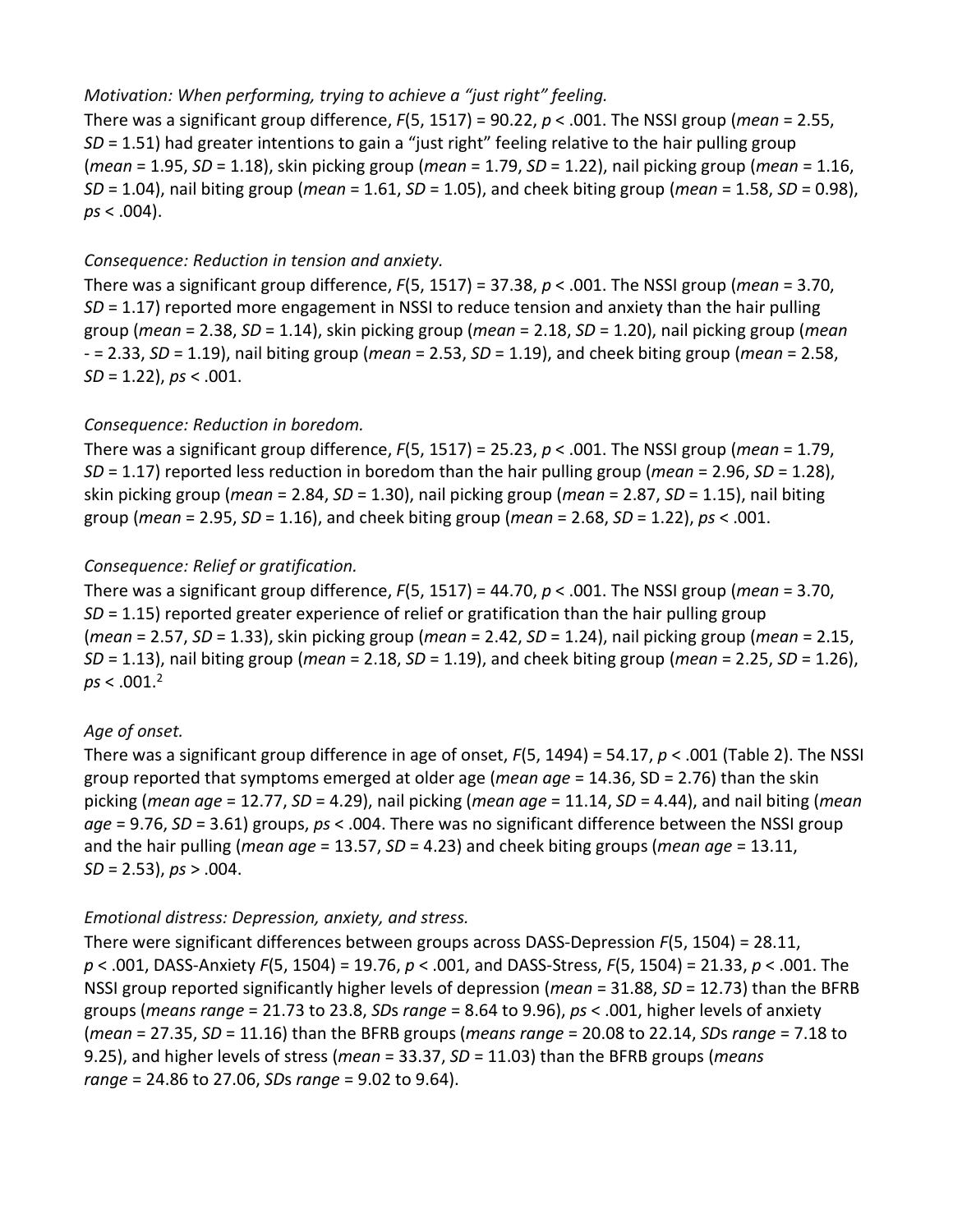## *Obsessive-Compulsive Trait Dimensions.*

There were significant group differences in Harm Avoidance, *F*(5, 1503) = 6.77, *p* < .001. The NSSI group reported significantly higher scores (*mean* = 26.09, *SD* = 9.92) of harm avoidance than the BFRB groups (*means ranged* = 20.97 to 23.14, *SD*s = 8.11 to 9.22), *ps* < .05. There was no significant difference in harm avoidance scores among the various BFRBs. There were also significant group differences in incompleteness scores, *F*(5, 1502) = 3.36, *p* = .005). Bonferroni post-hoc analysis showed that the NSSI group was significantly higher than nail picking (*mean* = 23.78, *SD* = 9.39) and nail biting (*mean* = 24.28, *SD* = 9.53), but not hair pulling, skin picking, and cheek biting groups. Table 4 provides a summarized result of the similarities and differences between NSSI and BFRBs.

| <b>Clinical Features</b>      | <b>BFRBs</b> | <b>NSSI</b> | <b>Notes</b>                        |
|-------------------------------|--------------|-------------|-------------------------------------|
| Reduced tension               | Lower        | Higher      |                                     |
| Reduced boredom               | Higher       | Lower       |                                     |
| Produced gratification/relief | Lower        | Higher      |                                     |
| Performed automatically       | Higher       | Lower       |                                     |
| Performed while in a trance   | <b>No</b>    | <b>No</b>   |                                     |
|                               | difference   | difference  |                                     |
| Performed to feel             | Lower        | Higher      |                                     |
| something                     |              |             |                                     |
| Performed to get attention    | Lower        | Higher      |                                     |
| Performed to 'get away'       | Lower        | Higher      | No differences between NSSI and HP  |
| Performed to fix appearance   | Higher       | Lower       | No differences between NSSI and NB, |
|                               |              |             | NP, and CB                          |
| Performed as a                | Lower        | Higher      | No differences between NSSI and HP  |
| routine/ritual                |              |             |                                     |
| Performed for 'just right'    | Lower        | Higher      |                                     |
| feeling                       |              |             |                                     |
| <b>Stress</b>                 | Lower        | Higher      |                                     |
| Anxiety                       | Lower        | Higher      |                                     |
| Depression                    | Lower        | Higher      |                                     |
| Harm Avoidance                | Lower        | Higher      | NSSI greater than NP and NB         |
| Incompleteness                | Mixed        | Mixed       | No differences between NSSI and HP, |
|                               |              |             | SP, CB                              |

Table 4. Summary of results for one-way ANOVAs comparing BFRBs and NSSI.

Note: HP = hair pulling; SP = skin picking; NB = nail biting; NP = nail picking; CB = cheek biting; NSSI = non-suicidal self-injury.

## 7. Discussion

Given uncertainty about the classification of BFRBs and NSSI (Klonsky, 2011; McKay and Andover, 2012; Nock and Favazza, 2009; Sacks et al., 2008), this study sought to acquire empirical data to compare clinical features between BFRBs and NSSI to better understand their similarities and differences. Our data demonstrated that BFRBs and NSSI can be distinguished across important clinical features. In terms of the overall behavioral pattern, BFRBs were more likely than NSSI to be performed with reduced awareness. Thus, automaticity does not appear to be a prominent feature of NSSI compared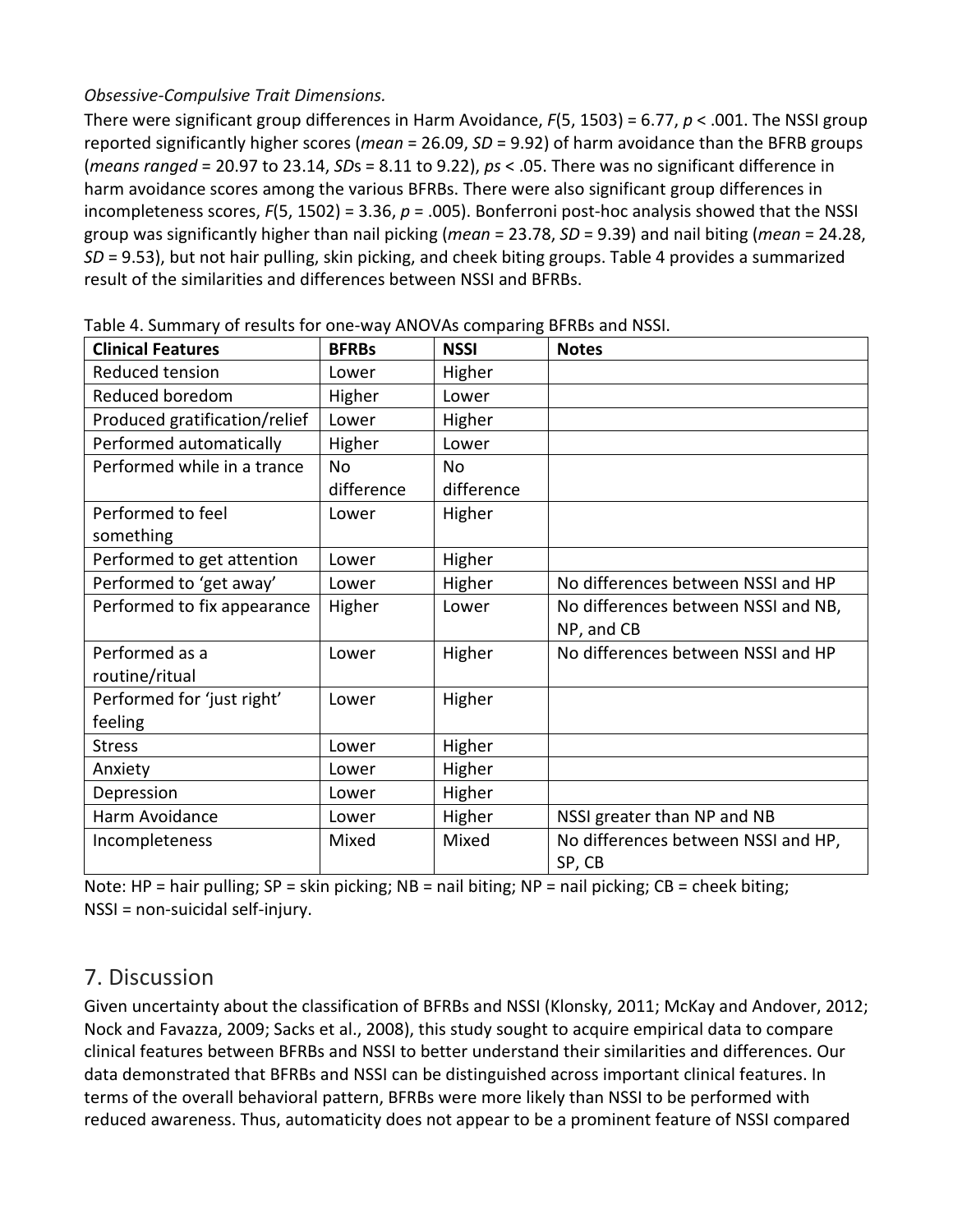to various BFRBs. Relative to BFRBs, NSSI was also more strongly associated with specific socialaffective goals aimed at gratifying one's emotional needs (e.g., to feel something/reduce feelings of emptiness, to communicate/receive attention, to avoid unwanted circumstances, and/or to gain a "just right" feeling). Similarly, other studies showed that individuals with NSSI report engaging in self-harm to reduce negative affect, signal personal distress to others, express anger, punish oneself, generate normal feelings, and distract oneself (Brown et al., 2002; Lloyd-Richardson et al., 2007; Wilkinson and Goodyer, 2011). In contrast, those with BFRBs endorsed wanting "to fix aspects of appearance" more than those with NSSI, which may reflect their urges to perform body-focused behaviors (e.g., the need to smooth out skin imperfections, pull out hair that appears out of place, or bite irregularities on nails or skin). Thus, NSSI is more likely to be related to affective reasons, whereas BFRBs are more likely to be linked to appearance-related reasons.

Additionally, regarding emotional consequences and correlates, NSSI is characterized by the reduction in tension or anxiety, and experiences of relief and gratification. Conversely, BFRBs are characterized more by a reduction in boredom. Relatedly, our data showed that NSSI is associated with higher levels of depression, stress, and anxiety than BFRBs. Existing findings also support that BFRBs occur for a variety of reasons including boredom, as well as anxiety/tension (Penzel, 2003; Snorrason et al., 2010). Thus, overall findings indicate that one's negative affective state (i.e., depression and anxiety) is greatly pronounced in NSSI, and reducing such negative emotions is a more important consequence intended by NSSI, relative to BFRBs. Additionally, we found that those with NSSI reported a higher level of harm avoidance than those with BFRBs. Harm avoidance is a personality trait strongly associated with the experience of negative affect, especially depressive symptoms (Abrams et al., 2004; Brown et al., 1992; Cloninger et al., 2006; Elovainio et al., 2004; Hansenne et al., 1999). In sum, these data suggest the possibility that NSSI is more strongly related to down-regulation of negative affect, relative to BFRBs.

Taken together, the current data indicate that NSSI is clearly distinguished from BFRBs in several aspects. Relative to BFRBs, NSSI is less automatic, and oriented toward emotional goals (e.g., reducing negative feelings) and social-affective goals (e.g., getting attention/avoiding someone).

This distinctive pattern of clinical features yields important implications for clinical intervention. For example, since NSSI rarely occurs without *awareness*, habit reversal training (HRT), a therapeutic technique that focuses on awareness training (Azrin et al., 1980) may not be appropriate for this problem, whereas awareness training evaluating the antecedents, emotions, and consequences of the behavior would be crucial in addressing BFRBs. In contrast, focusing directly on emotional dysregulation and maladaptive motivations of the behavior (e.g., Dialectical Behavior Therapy) may be a more important treatment approach for NSSI (Hawton et al., 1998; Muehlenkamp, 2005; Suyemoto, 1998). NSSI is employed heavily in the presence of negative affect to cope with both internalizing and externalizing disorders (Peterson et al., 2008).

There are several limitations that should be noted. First, the current study relied on self-report measures for classification of BFRB/NSSI problems. Although we assessed multiple domains of target symptoms (i.e., damage, distress, and impairment) to identify one's primary BFRB/NSSI problem, the exclusive reliance on self-report measures for classification is clearly a limitation of the study. Future research may employ clinical interview-based measures to assess individuals with BFRBs/NSSI. Second, the current data were obtained from a large student sample, although we included only individuals who clearly endorsed the experience of BFRBs/NSSI through a prescreening procedure. Replication is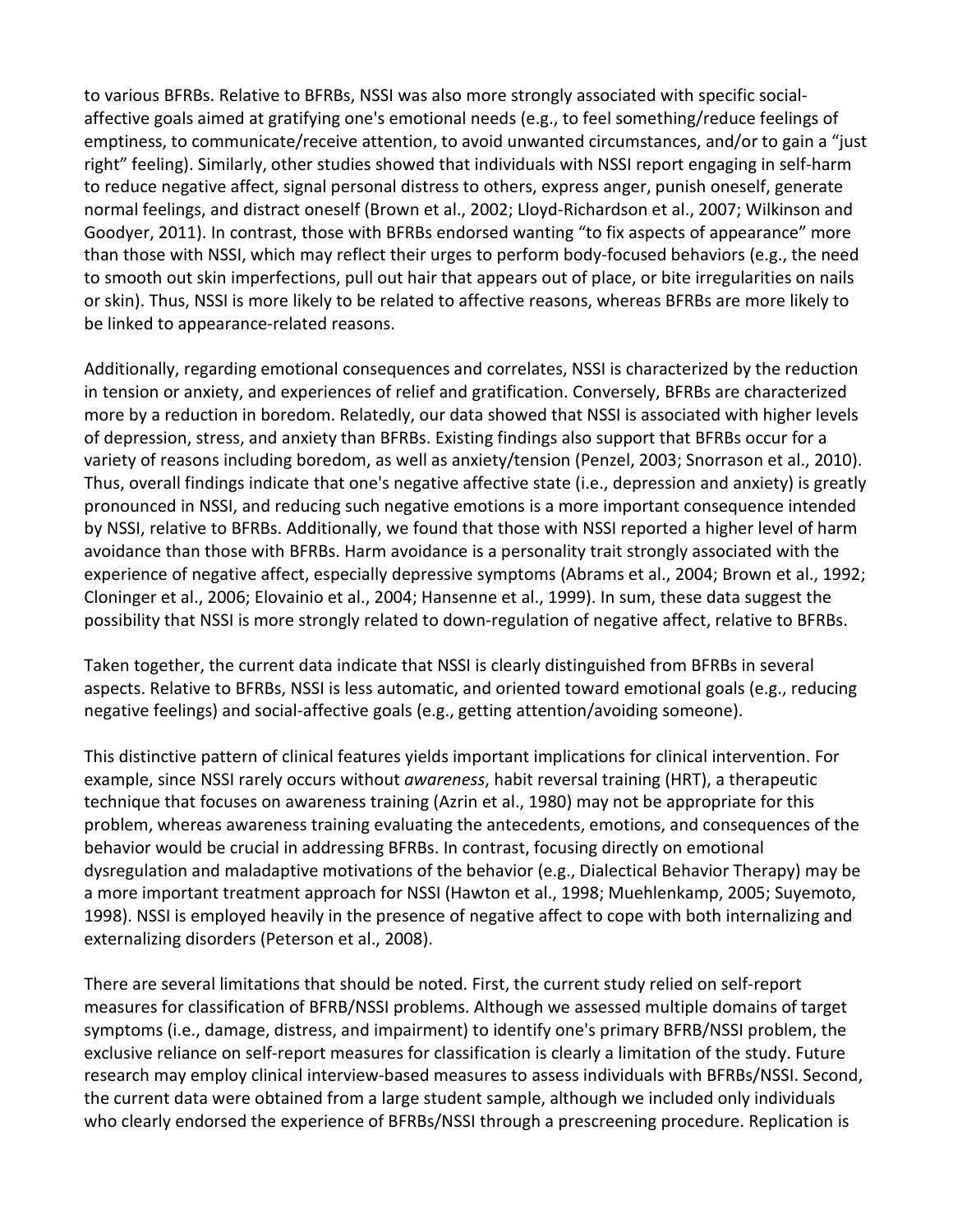required to further evaluate the pattern of findings, using a clinical sample that display moderate to severe levels of BFRB/NSSI symptoms with marked distress and impairment in functioning. Third, in order to compare their clinical features across well-recognized BFRB/NSSI categories, we classified individuals into discrete BFRB/NSSI groups based on their primary condition. Nevertheless, this may not be the most ideal analytic approach given many individuals reported co-occurring BFRBs/NSSI across multiple categories and a single primary category may not adequately represent clinical manifestations. Future research may include an advanced analytic technique (e.g., latent class model) to identify the subgroups of BFRB/NSSI, which more accurately reflect the underlying pattern of complex multivariate data among the affected individuals. Fourth, we treated NSSI as a single category, although there may be heterogeneous subgroups of NSSI with different functions or clinical features (e.g., deliberate vs non-deliberate self-harm, Jacobson et al., 2008; positively-reinforcing vs. negativelyreinforcing NSSI, Zetterqvist et al., 2013). It is important to assess different types of NSSI as they can show different clinical features, including endorsement rates (Robinson and Wilson, 2019). Future investigations should systematically examine potentially diverse clinical features within various patterns of NSSI. Fifth, in order to include a variety of individuals with NSSI and BFRBs, inclusion criteria were based on a limited scope of these problems (i.e., the frequency of engagement within one's lifetime), not taking into account severity or impairment. However, it should be noted that our screening question was asking them to indicate the frequency of "excessive" engagement of NSSI or BFRBs. Further, we subsequently considered severity and impairment caused by these problems, which enabled us to identify the primary problems distributed across all BFRB/NSSI categories. Future studies need to consider developing a more comprehensive approach to screen and identify individuals presenting with clinical levels of NSSI/BFRB problems. Sixth, severity scores, which were used to identify one's primary behavior, revealed that the NSSI group showed an overall greater level of severity, relative to the BFRB groups. It is beyond the scope of the current study to systematically assess and compare overall clinical severity across various BFRB/NSSI conditions. Evidence suggests that clinical severity could significantly vary even within the NSSI group as a function of the type of behaviors (e.g., picking vs. cutting; Croyle and Waltz, 2007). It is important for future research to examine the overall clinical severity of various BFRB/NSSI problems more adequately, while systematically addressing the clinical heterogeneity within these conditions*.* Finally, we did not directly assess appearance concerns related to body dysmorphic disorder (BDD) in this study, so we are not able to tell if elevated appearance concerns in BFRBs (such as skin picking) were indeed reflective of the symptoms of BDD. Studies have shown that individuals with BDD often pick skin in order to correct perceived flaws in appearance (Grant et al., 2006). However, the prevalence of BDD appears to be relatively low among those with skin picking problems (Grant et al., 2010), which suggests that BDDrelated skin picking may represent a relatively distinct clinical phenomenon compared to skin picking in SPD (Snorrason et al., 2013). Nevertheless, we cannot rule out the possibility that the elevated appearance concerns in BFRBs within the current study was to some degree accounted for by BDDrelated concerns. Future research should systematically assess BDD-related concerns and its comorbidity, to better understand the distinctive features of BFRBs that involve concerns about appearance (APA, 2013). Despite the limitations, the current data are expected to contribute to the literature by demonstrating important differences in clinical features between BFRB and NSSI conditions. Improved knowledge of their distinctive clinical features will likely help the field accurately identify, assess, and treat individuals displaying these problems.

# Declaration of competing interest

The authors of the current manuscript have no conflict of interest to report.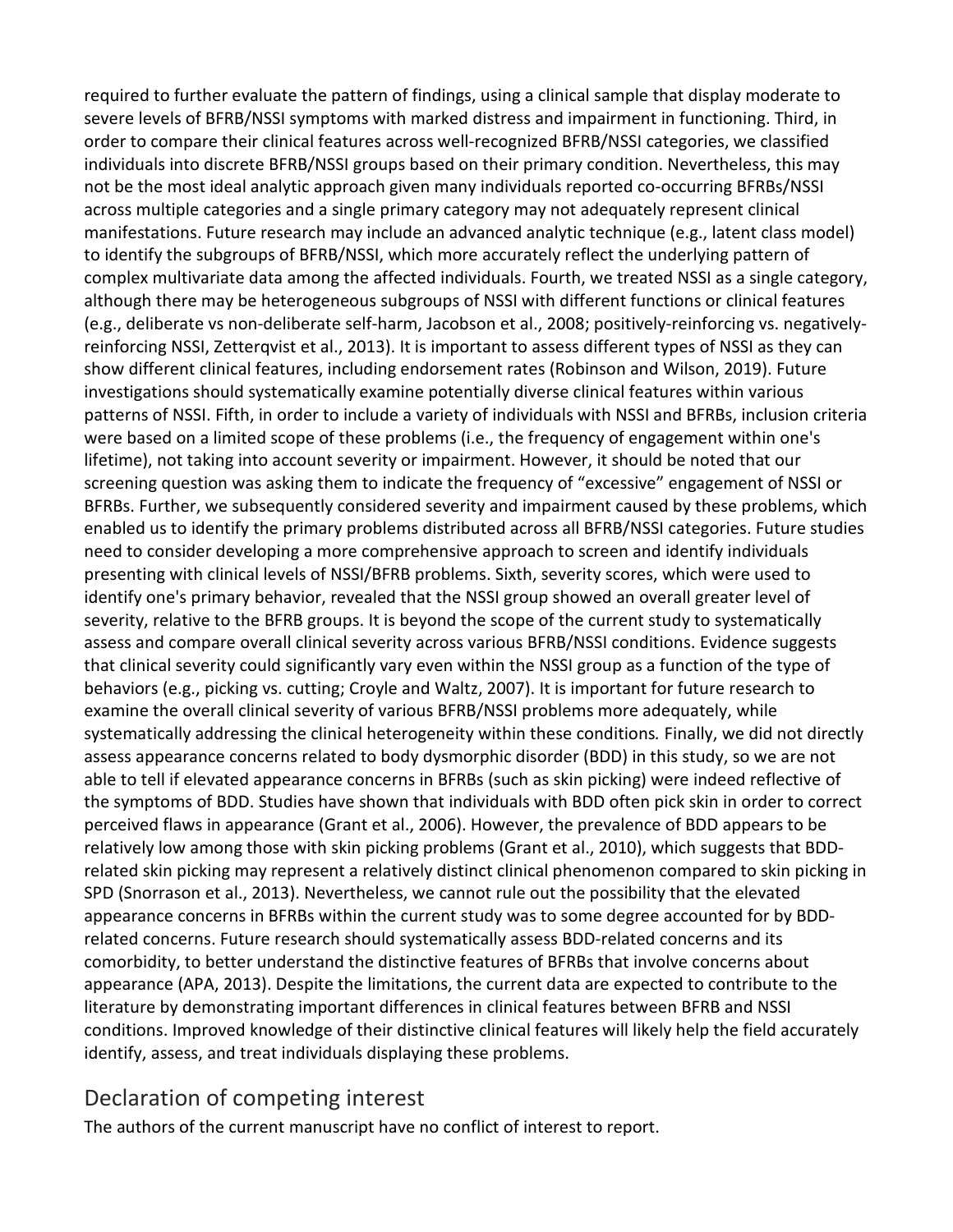# CRediT authorship contribution statement

**Abel S. Mathew:** Conceptualization, Writing - original draft. **Taylor P. Davine:** Conceptualization, Writing - original draft. **Ivar Snorrason:** Conceptualization, Writing - original draft, Data curation, Writing - review & editing. **David C. Houghton:** Writing - original draft, Writing - review & editing. **Douglas W. Woods:** Conceptualization, Writing - review & editing. **Han-Joo Lee:** Conceptualization, Writing - original draft.

## References

- Abrams et al., 2004. K.Y. Abrams, S.K. Yune, S.J. Kim, H.J. Jeon, S.J. Han, J. Hwang, ..., I.K. Lyoo. **Trait and state aspects of harm avoidance and its implication for treatment in major depressive disorder, dysthymic disorder, and depressive personality disorder.** Psychiatr. Clin. Neurosci., 58 (3) (2004), pp. 240-248
- American Psychiatric Association, 2013. American Psychiatric Association. **Diagnostic and Statistical Manual of Mental Disorders (DSM-5®).** American Psychiatric Pub (2013).
- Antony et al., 1998. M.M. Antony, P.J. Bieling, B.J. Cox, M.W. Enns, R.P. Swinson. **Psychometric properties of the 42-item and 21-item versions of the Depression Anxiety Stress Scales in clinical group and a community sample.** Psychol. Assess., 10 (2) (1998), pp. 176-181
- Azrin et al., 1980. N.H. Azrin, R.G. Nunn, S.E. Frantz. **Treatment of hairpulling (trichotillomania): a comparative study of habit reversal and negative practice training.** J. Behav. Ther. Exp. Psychiatr., 11 (1) (1980), pp. 13-20
- Bresin and Schoenleber, 2015. K. Bresin, M. Schoenleber. **Gender differences in the prevalence of nonsuicidal self-injury: a meta-analysis.** Clin. Psychol. Rev., 38 (2015), pp. 55-64
- Brown et al., 2002. M.Z. Brown, K.A. Comtois, M.M. Linehan. **Reasons for suicide attempts and nonsuicidal self-injury in women with borderline personality disorder.** J. Abnorm. Psychol., 111 (1) (2002), pp. 198-202
- Brown et al., 1992. S.L. Brown, D.M. Svrakic, T.R. Przybeck, R.C. Cloninger. **The relationship of personality to mood and anxiety states: a dimensional approach.** J. Psychiatr. Res., 26 (3) (1992), pp. 197-211
- Burke et al., 2015. T.A. Burke, J.L. Hamilton, L.Y. Abramson, L.B. Alloy. **Non-suicidal self-injury prospectively predicts interpersonal stressful life events and depressive symptoms among adolescent girls.** Psychiatr. Res., 228 (3) (2015), pp. 416-424
- Christenson and Mackenzie, 1994. G.A.H. Christenson, T.B. Mackenzie. **Trichotillomania.** Handbook of Prescriptive Treatments for Adults, Springer, Boston, MA (1994), pp. 217-235
- Cloninger et al., 2006. C.R. Cloninger, D.M. Svrakic, T.R. Przybeck. **Can personality assessment predict future depression? A twelve-month follow-up of 631 subjects.** J. Affect. Disord., 92 (1) (2006), pp. 35-44
- Croyle and Waltz, 2007. K.L. Croyle, J. Waltz. **Subclinical self-harm. Range of behaviors, extent, and associated characteristics.** Am. J. Orthopsychiatry, 77 (2) (2007), pp. 332-342
- Deliberto and Nock, 2008. T.L. Deliberto, M.K. Nock. **An exploratory study of correlates, onset, and offset of non-suicidal self-injury.** Arch. Suicide Res., 12 (3) (2008), pp. 219-231
- Diefenbach et al., 2008. G.J. Diefenbach, D.F. Tolin, S. Meunier, P. Worhunsky. **Emotion regulation and trichotillomania: a comparison of clinical and nonclinical hair pulling.** J. Behav. Ther. Exp. Psychiatr., 39 (1) (2008), pp. 32-41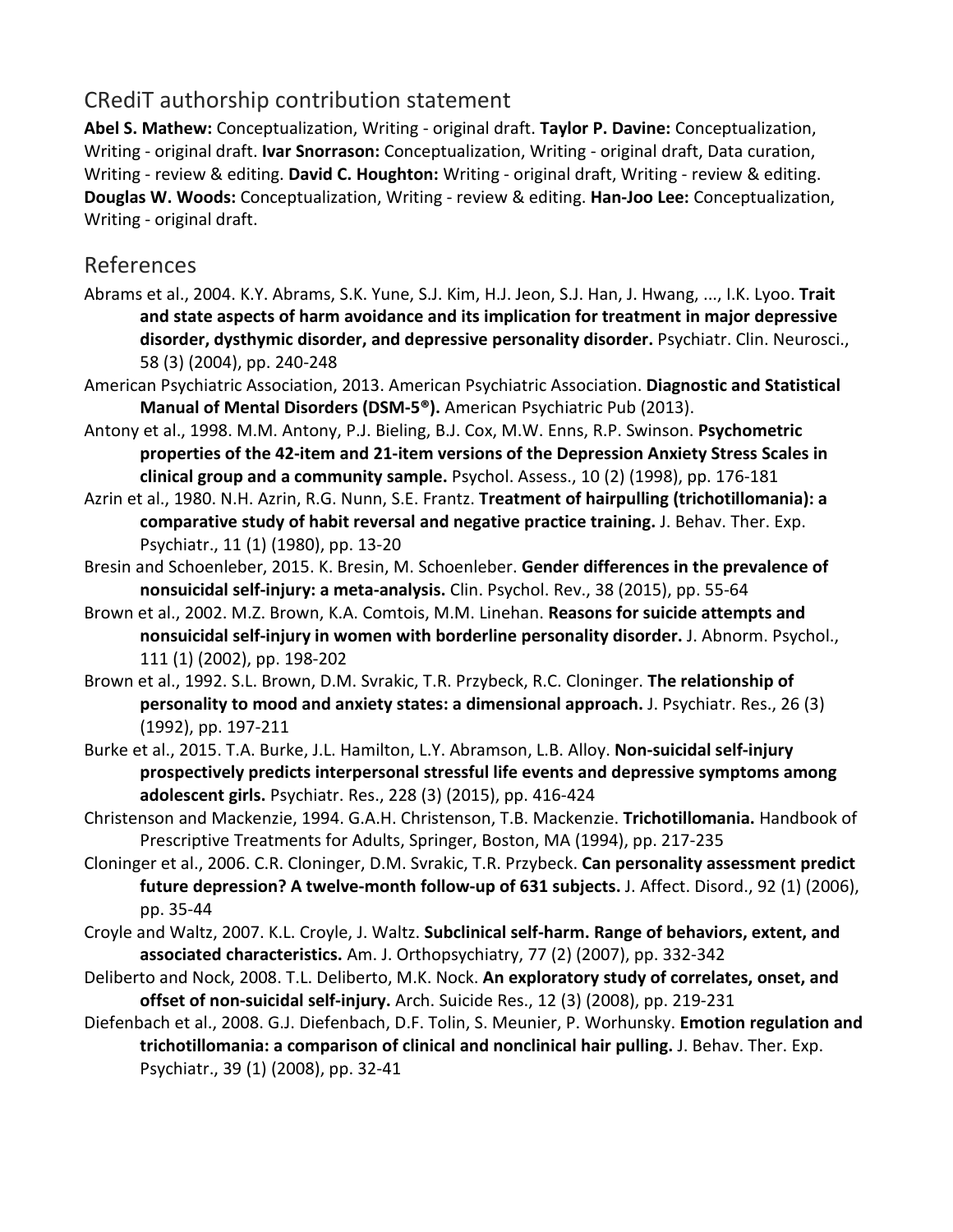- du Toit et al., 2001. P.L. du Toit, J. van Kradenburg, D.J. Niehaus, D.J. Stein. **Characteristics and phenomenology of hair-pulling: an exploration of subtypes.** Compr. Psychiatr., 42 (2001), pp. 247-256
- Ecker and Gönner, 2008. W. Ecker, S. Gönner. **Incompleteness and harm avoidance in OCD symptom dimensions.** Behav. Res. Ther., 46 (8) (2008), pp. 895-904
- Elovainio et al., 2004. M. Elovainio, M. Kivimäki, S. Puttonen, T. Heponiemi, L. Pulkki, L. Keltikangas-Järvinen. **Temperament and depressive symptoms: a population-based longitudinal study on Cloninger's psychobiological temperament model.** J. Affect. Disord., 83 (2–3) (2004), pp. 227- 232
- Favazza, 1998. A.R. Favazza. **The coming of age of self-mutilation.** J. Nerv. Ment. Dis., 186 (5) (1998), pp. 259-268
- Favazza and Conterio, 1989. A.R. Favazza, K. Conterio. **Female habitual self-mutilators.** Acta Psychiatr. Scand., 79 (3) (1989), pp. 283-289
- Flessner et al., 2008a. C.A. Flessner, C.A. Conelea, D.W. Woods, M.E. Franklin, N.J. Keuthen, S.E. Cashin. **Styles of pulling in trichotillomania: exploring differences in symptom severity,**

**phenomenology, and functional impact.** Behav. Res. Ther., 46 (3) (2008), pp. 345-357

- Grant et al., 2005. J.E. Grant, L. Levine, D. Kim, M.N. Potenza. **Impulse control disorders in adult psychiatric inpatients.** Am. J. Psychiatr., 162 (11) (2005), pp. 2184-2188
- Grant et al., 2006. J.E. Grant, W. Menard, K.A. Phillips. **Pathological skin picking in individuals with body dysmorphic disorder.** Gen. Hosp. Psychiatr., 28 (2006), pp. 487-493
- Grant and Odlaug, 2009. J.E. Grant, B.L. Odlaug. **Obsessive–compulsive spectrum and disorders of the skin.** Expet Rev. Dermatol., 4 (5) (2009), pp. 523-532
- Grant et al., 2010. J.E. Grant, B.L. Odlaug, S.W. Kim. **A clinical comparison of pathologic skin picking and obsessive-compulsive disorder.** Compr. Psychiatr., 51 (2010), pp. 347-352
- Grant and Stein, 2014. J.E. Grant, D.J. Stein. **Body-focused repetitive behavior disorders in ICD-11.**  Rev. Bras. Psiquiatr., 36 (1) (2014), pp. 59-64
- Guérin-Marion et al., 2018. C. Guérin-Marion, J. Martin, A.A. Deneault, M.F. Lafontaine, J.F. Bureau. **The functions and addictive features of non-suicidal self-injury: a confirmatory factor analysis of the Ottawa self-injury inventory in a university sample.** Psychiatr. Res., 264 (2018), pp. 316- 321
- Hansenne et al., 1999. M. Hansenne, J. Reggers, E. Pinto, K. Kjiri, A. Ajamier, M. Ansseau. **Temperament and character inventory (TCI) and depression.** J. Psychiatr. Res., 33 (1) (1999), pp. 31-36
- Hawton et al., 1998. K. Hawton, E. Arensman, E. Townsend, S. Bremner, E. Feldman, R. Goldney, ..., D. Owens. **Deliberate self harm: systematic review of efficacy of psychosocial and pharmacological treatments in preventing repetition.** BMJ, 317 (7156) (1998), pp. 441-447
- Hjelmeland and Grøholt, 2005. H. Hjelmeland, B. Grøholt. **A comparative study of young and adult deliberate self-harm patients.** Crisis, 26 (2) (2005), pp. 64-72
- Houghton et al., 2018. D.C. Houghton, J.R. Alexander, C.C. Bauer, D.W. Woods. **Abnormal perceptual sensitivity in body-focused repetitive behaviors.** Compr. Psychiatr., 82 (2018), pp. 45-52
- Jacobson et al., 2008. C.M. Jacobson, J.J. Muehlenkamp, A.L. Miller, J.B. Turner. **Psychiatric impairment among adolescents engaging in different types of deliberate self-harm.** J. Clin. Child Adolesc. Psychol., 37 (2008), pp. 363-375
- Kimbrel et al., 2014. N.A. Kimbrel, M.E. Johnson, C. Clancy, M. Hertzberg, C. Collie, E.E. Van Voorhees, *et al.* **Deliberate self-harm and suicidal ideation among male Iraq/Afghanistan-era veterans seeking treatment for PTSD.** J. Trauma Stress, 27 (4) (2014), pp. 474-477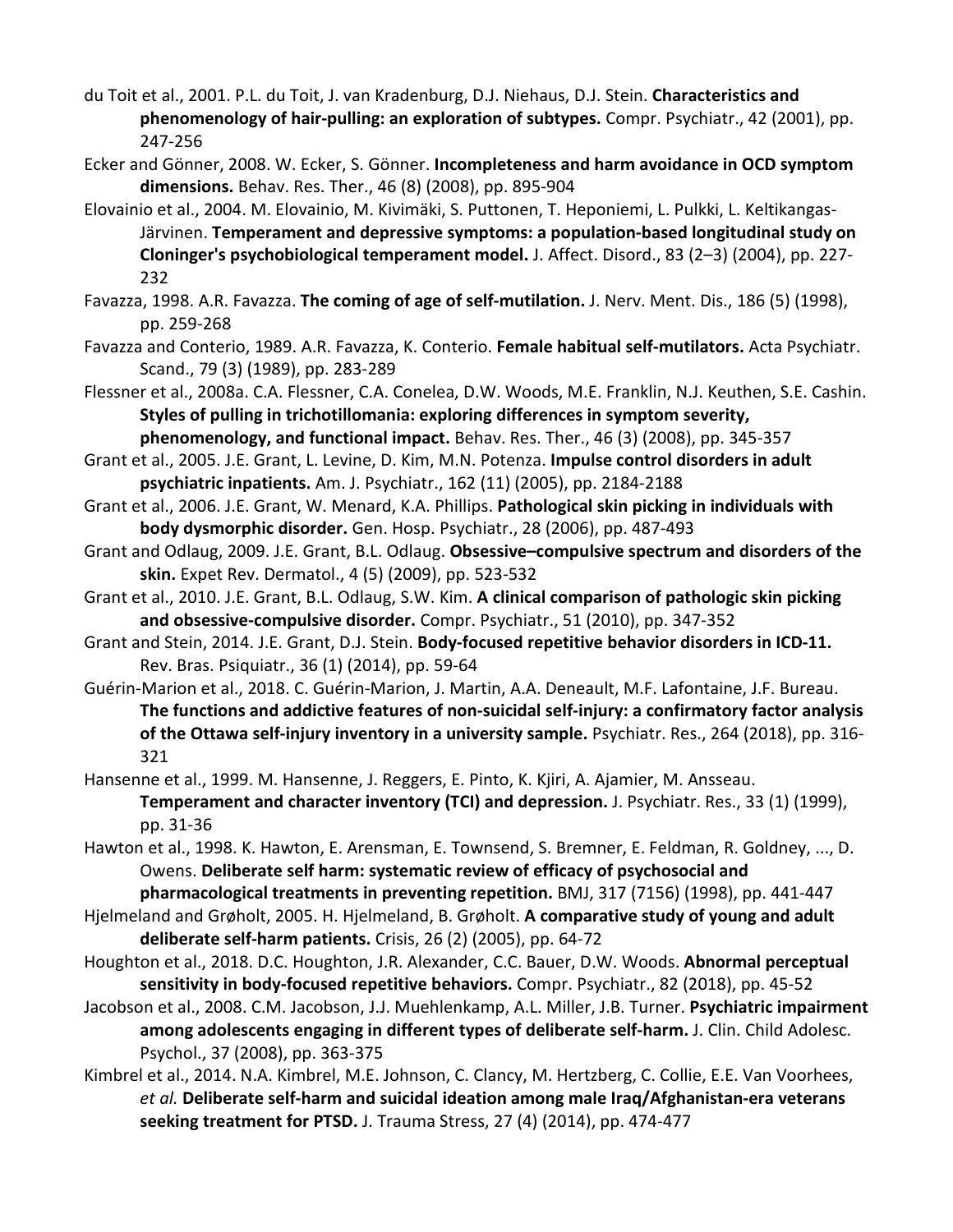Klonsky, 2011. E.D. Klonsky. **Non-suicidal self-injury in United States adults: prevalence, sociodemographics, topography and functions.** Psychol. Med., 41 (9) (2011), pp. 1981-1986

- Klonsky et al., 2015. E.D. Klonsky, C.R. Glenn, D.M. Styer, T.M. Olino, J.J. Washburn. **The functions of nonsuicidal self-injury: converging evidence for a two-factor structure.** Child Adolesc. Psychiatr. Ment. Health, 9 (1) (2015), p. 44
- Lloyd-Richardson et al., 2007. E.E. Lloyd-Richardson, N. Perrine, L. Dierker, M.L. Kelley. **Characteristics and functions of non-suicidal self-injury in a community sample of adolescents.** Psychol. Med., 37 (8) (2007), pp. 1183-1192
- Lovibond and Lovibond, 1995. S.H. Lovibond, P.F. Lovibond. **The structure of negative emotional states: comparison of the depression anxiety stress scales (DASS) with the beck depression and anxiety inventories.** Behav. Res. Ther., 33 (3) (1995), pp. 335-343
- McKay and Andover, 2012. D. McKay, M. Andover. **Should nonsuicidal self-injury be a putative obsessive-compulsive-related condition? A critical appraisal.** Behav. Modif., 36 (1) (2012), pp. 3-17
- Moran et al., 2012. P. Moran, C. Coffey, H. Romaniuk, C. Olsson, R. Borschmann, J.B. Carlin, G.C. Patton. **The natural history of self-harm from adolescence to young adulthood: a populationbased cohort study.** Lancet, 379 (9812) (2012), pp. 236-243
- Muehlenkamp, 2005. J.J. Muehlenkamp. **Self-injurious behavior as a separate clinical syndrome.** Am. J. Orthopsychiatry, 75 (2) (2005), pp. 324-333
- Müller et al., 2011. A. Müller, K. Rein, I. Kollei, A. Jacobi, A. Rotter, P. Schütz, ..., M. de Zwaan. **Impulse control disorders in psychiatric inpatients.** Psychiatr. Res., 188 (3) (2011), pp. 434-438
- Nederkoorn et al., 2016. C. Nederkoorn, L. Vancleef, A. Wilkenhöner, L. Claes, R.C. Havermans. **Selfinflicted pain out of boredom.** Psychiatr. Res., 237 (2016), pp. 127-132
- F. Neziroglu, M. Mancebo. **Skin picking as a form of self-injurious behavior.** Psychiatr. Ann., 31 (9) (2001), pp. 549-555
- Nock and Favazza, 2009. M.K. Nock, A.R. Favazza. **Nonsuicidal self-injury: definition and classification.**  M.K. Nock (Ed.), Understanding Nonsuicidal Self-Injury: Origins, Assessment, and Treatment, American Psychological Association, Washington, DC, US (2009), pp. 9-18
- Nock and Prinstein, 2004. M.K. Nock, M.J. Prinstein. **A functional approach to the assessment of selfmutilative behavior.** J. Consult. Clin. Psychol., 72 (5) (2004), p. 885
- Oldershaw et al., 2008. A. Oldershaw, E. Grima, F. Jollant, C. Richards, M. Simic, L. Taylor, U. Schmidt. **Decision making and problem solving in adolescents who deliberately self-harm.** Psychol. Med., 39 (2008), p. 95
- Pacan et al., 2014. P. Pacan, M. Grzesiak, A. Reich, M. Kantorska-Janiec, J.C. Szepietowski. **Onychophagia and onychotillomania: prevalence, clinical picture and comorbidities.** Acta Derm. Venereol., 94 (1) (2014), pp. 67-71
- Penzel, 2003. F. Penzel. **The Hair-Pulling Problem: a Complete Guide to Trichotillomania.** Oxford University Press, New York (2003)
- Peterson et al., 2008. J. Peterson, S. Freedenthal, C. Sheldon, R. Anderson. **Nonsuicidal self injury in adolescents.** Psychiatry, 5 (2008), pp. 20-26
- Roberts et al., 2013. S. Roberts, K. O'Connor, C. Bélanger. **Emotion regulation and other psychological models for body-focused repetitive behaviors.** Clin. Psychol. Rev., 33 (6) (2013), pp. 745-762
- Robinson and Wilson, 2019. K. Robinson, M.S. Wilson. **Open to Interpretation? Inconsistent Reporting of Lifetime Non-suicidal Self-Injury across Two Common Assessments.** (2019) (Unpublished manuscript)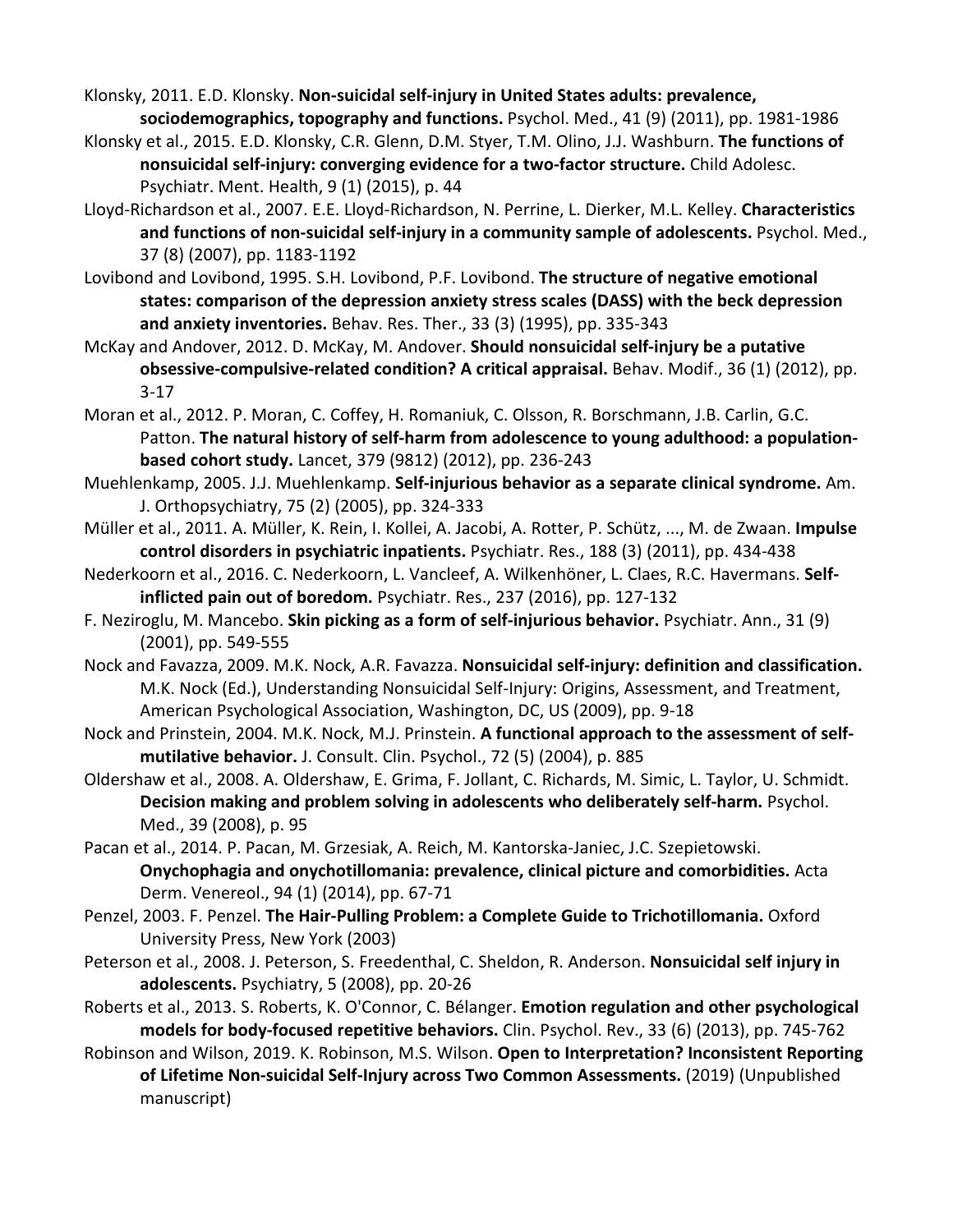- Sacks et al., 2008. M.B. Sacks, A.M. Flood, M.F. Dennis, M.A. Hertzberg, J.C. Beckham. **Self-mutilative behaviors in male veterans with posttraumatic stress disorder.** J. Psychiatr. Res., 42 (6) (2008), pp. 487-494
- Shusterman et al., 2009. A. Shusterman, L. Feld, L. Baer, N. Keuthen. **Affective regulation in trichotillomania: evidence from a large-scale internet survey.** Behav. Res. Ther., 47 (8) (2009), pp. 637-644
- Snorrason et al., 2010. I. Snorrason, J. Smari, R.P. Olafsson. **Emotion regulation in pathological skin picking: findings from a non-treatment seeking sample.** J. Behav. Ther. Exp. Psychiatr., 41 (3) (2010), pp. 238-245
- Snorrason et al., 2013. I. Snorrason, D.J. Stein, D.W. Woods. **Classification of excoriation (skin picking) disorder: current status and future directions.** Acta Psychiatr. Scand., 128 (2013), pp. 406-407
- Stanley and Cohen, 1999. M. Stanley, L.J. Cohen. **Trichotillomania and Obsessive-Compulsive Disorder.** *Trichotillomania.* American Psychiatric Press, Washington DC (1999), pp. 225-261
- Summerfeldt et al., 2004. L.J. Summerfeldt, P.H. Kloosterman, M.M. Antony, M.A. Richter, R.P. Swinson. **The relationship between miscellaneous symptoms and major symptom factors in obsessive-compulsive disorder.** Behav. Res. Ther., 42 (12) (2004), pp. 1453-1467
- Summerfeldt et al., 2014. L.J. Summerfeldt, P.H. Kloosterman, M.M. Antony, R.P. Swinson. **Examining an obsessive-compulsive core dimensions model: structural validity of harm avoidance and incompleteness.** J. Obsessive-Compulsive Relat. Disord., 3 (2014), pp. 83-94
- Suyemoto, 1998. K.L. Suyemoto. **The functions of self-mutilation.** Clin. Psychol. Rev., 18 (5) (1998), pp. 531-554
- Swannell et al., 2014. S.V. Swannell, G.E. Martin, A. Page, P. Hasking, N.J. St John. **Prevalence of nonsuicidal self-injury in nonclinical samples: systematic review, meta-analysis and metaregression.** Suicide Life-Threatening Behav., 44 (3) (2014), pp. 273-303
- Taylor et al., 2014. S. Taylor, D. Mckay, K.B. Crowe, J.S. Abramowitz, C.A. Conelea, J.E. Calamari, C. Sica. **The sense of incompleteness as a motivator of obsessive-compulsive symptoms: an empirical analysis of concepts and correlates.** Behav. Ther., 45 (2) (2014), pp. 254-262
- Teng et al., 2004. E.J. Teng, D.W. Woods, B.A. Marcks, M.P. Twohig. **Body-focused repetitive behaviors: the proximal and distal effects of affective variables on behavioral expression.** J. Psychopathol. Behav. Assess., 26 (1) (2004), pp. 55-64
- Twohig and Woods, 2001. M.P. Twohig, D.W. Woods. **Habit reversal as a treatment for chronic skin picking in typically developing adult male siblings.** J. Appl. Behav. Anal., 34 (2) (2001), pp. 217- 220
- Walther et al., 2009. M.R. Walther, C.A. Flessner, C.A. Conelea, D.W. Woods. **The milwaukee inventory for the dimensions of adult skin picking (MIDAS): initial development and psychometric properties.** J. Behav. Ther. Exp. Psychiatr., 40 (1) (2009), pp. 127-135
- Wetterneck et al., 2006. C.T. Wetterneck, D.W. Woods, M.M. Norberg, A.M. Begotka. **The social and economic impact of trichotillomania: results from two nonreferred samples.** Behav. Interv.: Theor. Pract. Resid. Community-Based Clin. Prog., 21 (2) (2006), pp. 97-109
- Wilhelm et al., 1999. S. Wilhelm, N.J. Keuthen, T. Deckersbach, I.M. Engelhard, A.E. Forker, L. Baer, *et al.* **Self-injurious skin picking: clinical characteristics and comorbidity.** J. Clin. Psychiatr., 60 (7) (1999), pp. 454-459
- Wilkinson and Goodyer, 2011. P. Wilkinson, I. Goodyer. **Non-suicidal self-injury.** Eur. Child Adolesc. Psychiatr., 20 (2) (2011), pp. 103-108
- Wilkinson et al., 2011. P. Wilkinson, R. Kelvin, C. Roberts, B. Dubicka, I. Goodyer. **Clinical and psychosocial predictors of suicide attempts and nonsuicidal self-injury in the Adolescent**